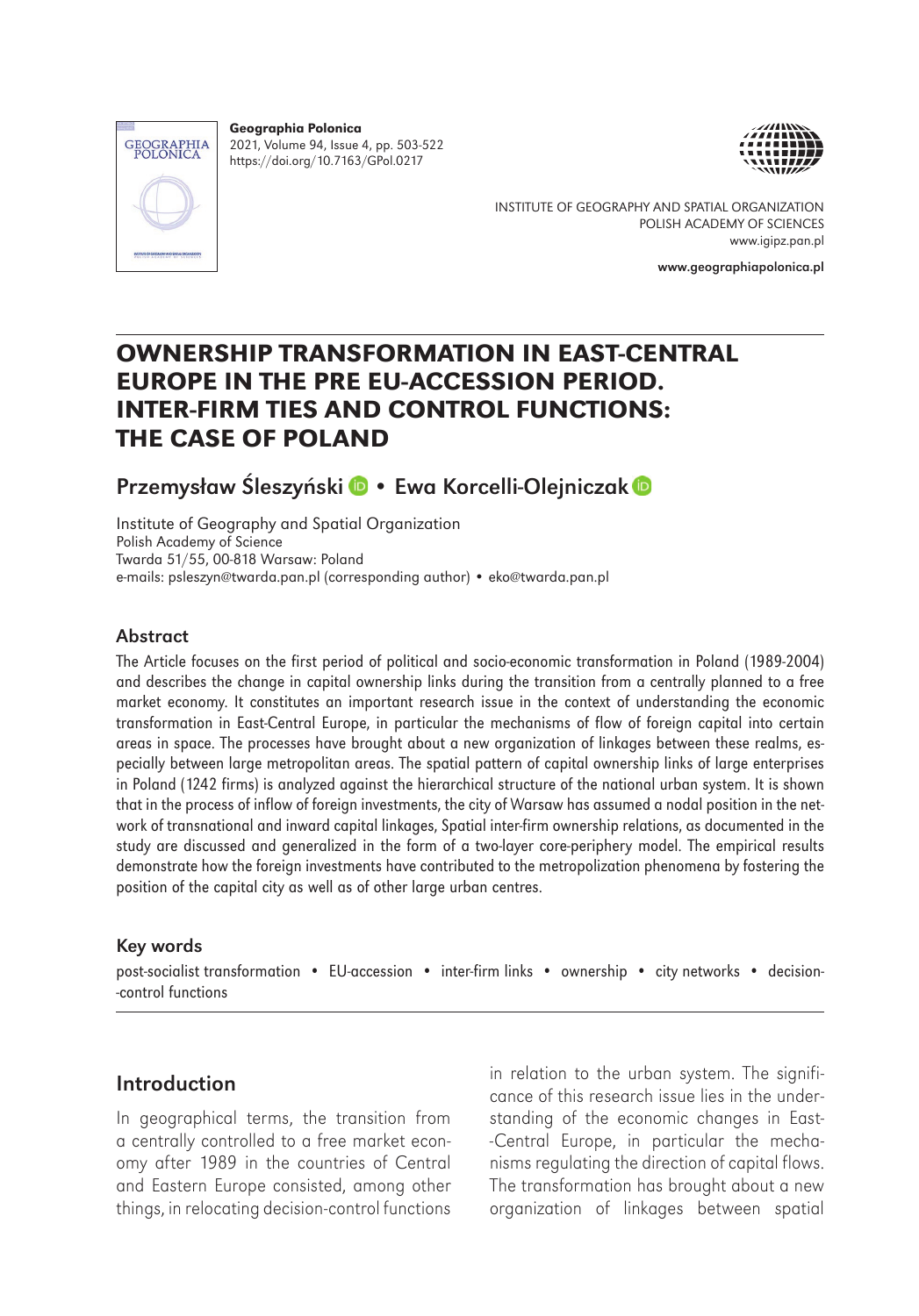realms, especially large metropolitan areas and it constitutes a key foundation for more recent change which took place after the EU accession in 2004.

As pointed out by Ben Derudder, Michael Timberlake and Frank Witlox (2010: 1836), and following Derudder (2006), two streams of enquiry may be identified within the growing body of literature on inter-city relations, in particular the work pertaining to transnational urban networks – the streams that are labeled the corporate organization approach and the infrastructure approach. Whereas the former focuses on transnational location strategies pursued by firms (Beaverstock et al.,2000; Taylor, 2001, 2004; Taylor & Aranya, 2008; Derudder et al., 2010), the latter looks at broadly defined communication means and patterns which refer not only to technical and economic, but also social and political linkages (Tornqvist, 1984; Castells, 2000; Derudder & Witlox, 2005; Matthiessen et al., 2010). In the present paper, some aspects of these two approaches are reflected upon in the way that firms' ownership links are mapped and their role evaluated against the urban system's hierarchy which comprises the main framework of spatial organization of human – social and economic activity at the national level (Warneryd, 1968; Berry, 1973; Pred, 1975; Bourne et al., 1984; Pumain, 2000; Taylor, 2009; Taylor et al., 2010).

In the paper we focus on the development of inter-firm capital linkages across Poland's settlement hierarchy, as well as on external, i.e. international ownership relations of firms located in Poland. As noted by Celine Rozenblat (2010), empirical studies on firm networks between cities (such as the work by Cohen, 1981; Rozenblat & Pumain, 1993; Taylor, 2004) deal primarily with intra-firm relations, as data on inter-firm links are rarely available. Yet, it is the latter that exert a heavy impact upon the overall firms' strategies as well (see: Dicken, 1976, 2000). Since our main interest concerns the role of economic control (i.e. decision power) in inter-city relations, we look at the location of firms' headquarters and at the patterns of their outward

ownership ties. While analyzing the ownership-based firms' connectivity in reference to their location within *ex ante* defined urban hierarchy (Borchert, 1978; Wheeler & Brown, 1985; Tonts & Taylor, 1010), we provide data and offer some generalizations in an attempt to contribute yet another aspect to the study of cities that are linked through, and are at the same time also perceived as networks (Castells, 2010; Pflieger & Rosenblat, 2010). In doing this, the focus is put on the role of Warsaw as the location of economic control functions of national range (Śleszyński, 2015), but first of all as a connector (Allen 2010) of capital networks operating at different levels of spatial scale. It is also aimed at identifying the role played by large enterprises in shaping the spatial structure of national economy in the course of systemic transformation<sup>1</sup>.

The systemic change of 1989-1990 brought about basic alteration of legal and organizational framework for the operation of economic entities (Węcławowicz, 1996; Kołodko, 2000; Gorzelak, 1999). When subjected earlier to political decision making (except for small privately-owned units), economic enterprises have become independent market actors. The institutional change involved initially a far going liberalization of conditions for starting and expanding business activity, followed by the opening of capital market to foreign capital (Pinto et al., 1993). These changes were largely completed by the time of Poland's entry to the European Union on May 1st 2004, the date that is often assumed as marking the final phase of post-socialist transition in East-Central Europe (Kornai, 2006). Foreign direct investments played a particular role in the economic adjustment process by both diminishing the structural gap in industry and bringing the output into the global circuit (Domański, 2000; Rachwał, 2015). Especially, the inflow of vertical FDI's (Shatz

 $1$  Total revenue of the ten largest enterprises almost equaled Poland's national budget in 2004 (Śleszyński, 2014).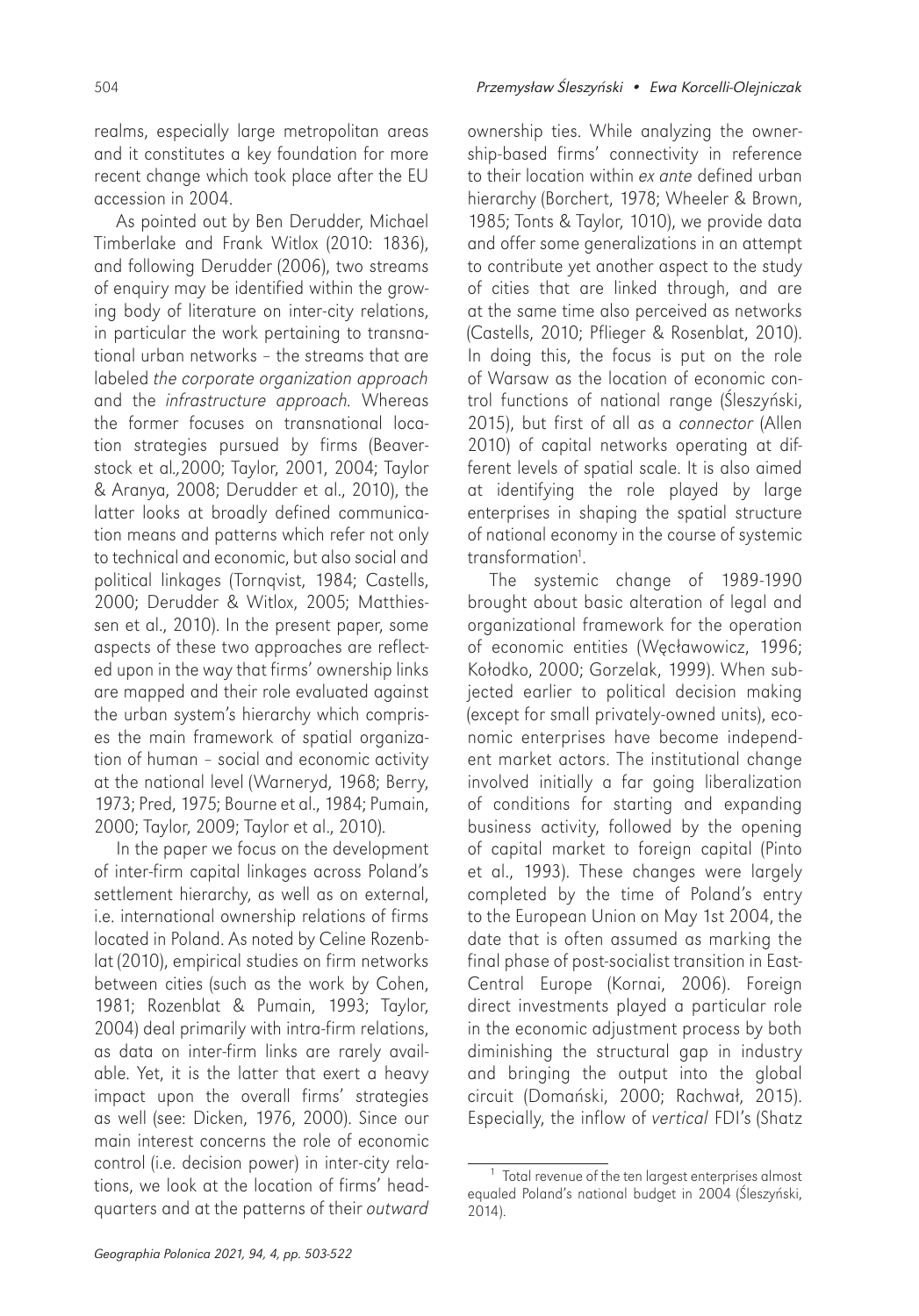& Venables, 2000; Phelps, 2008), those searching for low-cost inputs was of critical importance in re-directing Poland's foreign trade routes during the 1990's. This did not imply a scarcity of *horizontal* investments oriented at serving the local market, as evidenced by the fact that by the late 1990s foreign entrants were accounting for almost 80 percent of the turnover of major firms in the domain of retail trade (Wrigley, 2000). Altogether, international capital flows and the evolving pattern of inter- and intra-firm linkages were among important aspects of the unfolding economic, social, as well as spatial change.

With regard to spatial effects of systemic transformation in East-Central Europe, urban change in the region was expected to follow, with some time lag the general metropolization path (Enyedi, 1994). More specifically, the growing role of capital cities and other major urban centres (Hall, 1993), together with the declining functions of numerous medium-sized and small towns (Musil, 1993) were among the anticipated developments. When considering chances of individual cities to gain investment capital and other resources in international inter-urban competition, Elizabeth Lichtenberger predicted that:

"While the globalization of the economy is creating competition (…). for the expanding quaternary sector (….) only the primate cities will participate actively in the cooperation with, and competition between the eurometropolises and become centres for international economic and technological development. Only the primate cities will profit from the transfer policies of the international financial markets" (Lichtenberger, 1994: 29).

The latter view did not appear to match the urbanization pattern of Poland. Firstly, against other capital cities of post-socialist countries of East-Central Europe Warsaw was featuring a low primacy level in terms of population size; it was also sharing with other major cities some important functions of national range (Dziewoński, 1975). Secondly,

the geopolitical change of 1989-1990 was clearly offering a competitive edge to those among the second-largest urban centres that were situated in western regions of Poland (Domański, 1994, 1999).

In this context, the research question addressed in the present paper is, whether the systemic transformation which started in 1989 has brought about spatial decentralization, or otherwise, has contributed to centralization of economic linkages, the latter identified in terms of capital ties among firms as shareholders of large enterprises. The following, alternative development paths could be initially discernible:

- When adapting to the rules of open market economy, spatial structure of economic control functions evolves towards a decentralized hierarchical pattern, in accordance with the polycentric structure of Poland's urban system. The capital city's leadership position in this domain is challenged by the growing role of major regional centres (including Poznań and Wrocław) which are more conveniently situated vis-à-vis, and linked via transportation infrastructure with West European economic core areas.
- Spatial structure of economic control functions assumes a centralized (polar) hierarchical pattern, with Warsaw as the main node, thus reflecting the inertia of the earlier pattern which prevailed under the "centrally planned" economy.
- Economic globalization, together with the metropolization process lead towards the formation of a network-like pattern of economic and social linkages among interdependent, large urban centres, the capital city being one among these.

## Data sources and research approach

The network of inter-firm capital ownership relations is difficult to untangle since the web of financial ties tends to assume complicated forms (Wheeler, 1988; Laulajainen, 2003; see also Boodhoo, 2009). A simple relation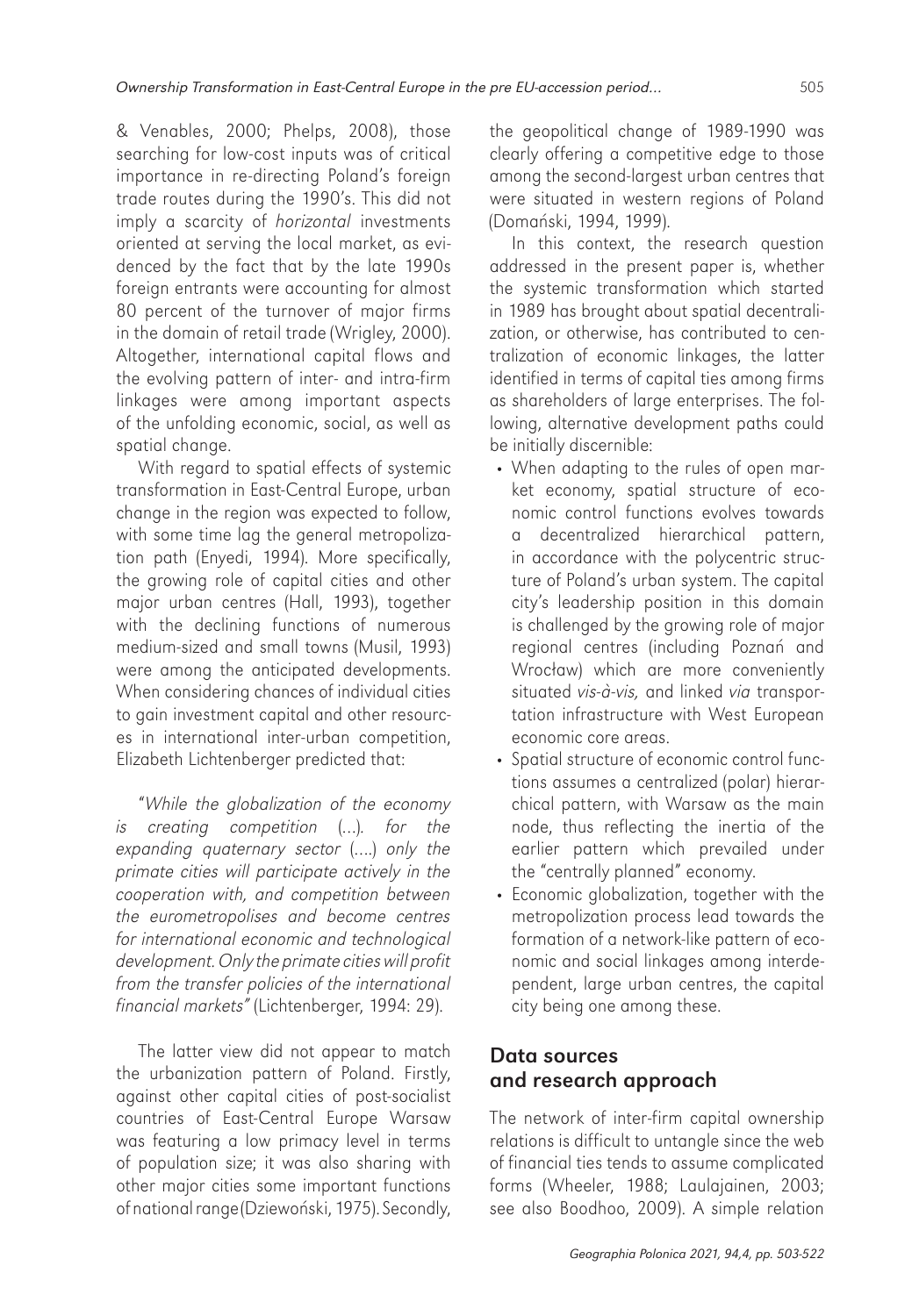of the kind where shares in enterprise  $X$  are owned by firms Y1, Y2 etc. is rarely found and if so, it typically pertains to a situation in which the total stock, or its control packet belongs to State Treasury, or to single individuals $^{2}$ . In most cases the relations are compound, often forming long ownership chains (firm A holds shares in firm  $B$  which, in turn is dependent upon  $C$  and  $D$  etc.), or linkage networks (for example, firm A owns a part of the stock of  $B$ , but is itself owned partly by C, D and E; the latter holding shares in A, while D owes shares in C and E). Still, while characterized by complicated morphology, capital ownership relations are at the same time of fundamental nature and even their partial disentangling may offer important information on connectivity and interdependence within a spatial (in this case urban) system. A practical study approach is to introduce certain assumptions concerning comparability rules.

Basically, an inquiry into the structure of capital ownership links can be conducted along two lines, namely:

- in which firms does firm A hold shares?
- who are the shareholders of firm A?

The first approach leads to identification of a given firm's activity range, including its spatial extent, so as to map its outward ownership links (Fig. 1A). A problem that is faced here pertains to the often substantial differentiation of the dependent units in terms of size and work scope. This approach may first of all be useful in studying links of functional, organizational type, such as relations between the parent company and its affiliates, as well as between the firm and its subcontractors, suppliers, etc (Rozenblat, 2010).

The second approach which looks at nward linkages (Fig. 1B) seems more relevant when the aim is to identify the firm's capital structure and to map capital origins. Following this line it is conceivable to mark the existing links pattern, provided that data

are available on capital sharing among all firms within a given territorial system (here, a state), as well as on their external capital relations. Such a complete data basis can not be assembled in reality, however, since some information is legally protected in court registers which pertains to both internal and external, i.e. transnational capital linkages.

With these limitations in mind, we chose to focus our analysis on large enterprises, which account for a bulk of major capital linkages, and to by-pass the information on shares they hold in smaller firms (Fig. C). Without a substantial loss of information it allows one to focus on these ownership relations that are crucial to the firms' operations. The large firms were defined as those with annual revenues in excess of 150 million PLN (36 million Euro, approximately). There were 1242 such enterprises in Poland in 2004, and their total annual revenue amounted to 1241 billion PLN, respectively. With regard to 71% of this sum, i.e. 885 billion PLN, it was feasible to identify the location of the shareholding firms. The remaining part, i.e. the equivalent of 261 billion PLN, which accounted for non-identified entities, including physical persons (both large single owners and firms' employees) was by-passed in the analysis. Still, the data used cover more than one half (54%) of the total revenue value of the enterprise sector in Poland as of 2004.

At this point it is necessary to comment on selecting annual revenue value, rather than the founding capital value, as the explanatory variable in the study of interfirm ownership relations, in spite of the fact that it is the latter that defines the firm's shareholding structure. Such a nominal value is namely often irrespectively low in relation to the scale of firms' operations, and it is the revenue volume (annual value of sales) that better reflects its real size.<sup>3</sup>

 $2$  Here we assume that the state, and physical persons in particular are independent subjects, although in reality they both are bound, or restricted by various preconditions.

<sup>&</sup>lt;sup>3</sup> The case of Ostrowiec Steel Mill (1.5 billion PLN in 2004) can serve as an illustration of the existing disparities. The firm belongs to Celsa Poland (located in the town of Ostrowiec Świętokrzyski) which is

<sup>&</sup>lt;sup>a</sup>n affiliate of a Spanish holding. At the time of purchase, the founding capital value amounted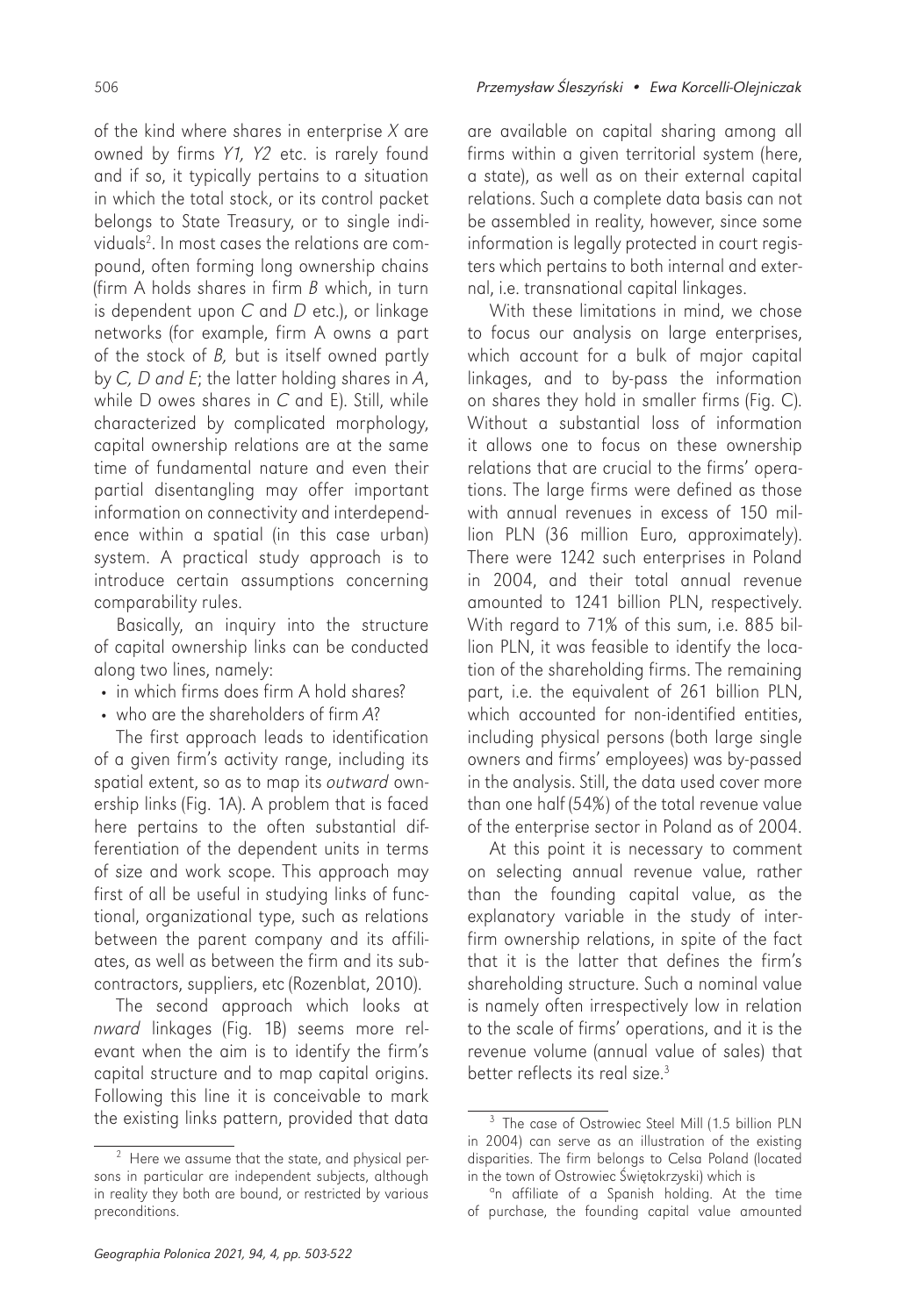

**Figure 1.** Approach to the measurement of inter-firm capital linkages. A - the shares held by firm X in other firms; B – the shares of firms Y,Z… in firm X; C – inter-firm linkages

The spatial pattern of inter-firm capital relations, together with the location of economic control functions were analyzed by referring to hierarchical structure of the national settlement system which is based on administrative rank of individual places, but at the same time accounting for their population size. Whereas the former criterion mirrors inter-city relations concerning political status and public institutions, the latter stands as a proxy for socioeconomic characteristics. As phrased by Denise Pumain, who followed a broader discussion by Reiner and Parr (1980):

"Population size is a correlate for many quantitative descriptors, such as the number of jobs, firms and homes, but also for qualitative descriptors such as the diversity or complexity of economic activities and of urban society. It constitutes the main 'dimension' of an urban system, its most important factor of differentiation"(Pumain, 2000: 75).

Along these lines, and when accounting for urban or rural status of smaller places, seven tiers within the national settlement system were distinguished for the purpose

of the present study which more or less correspond to Philbrick's (1957) seven levels of spatial functional organization as characteristic for the metropolization age. These include:

- 1. the capital city of Warsaw;
- 2. other cities of metropolitan rank: Gdańsk, Katowice, Kraków, Łódź, Poznań, Szczecin, Wrocław<sup>4</sup> ;
- 3. remaining voivodship centres<sup>5</sup>: Białystok, Bydgoszcz, Gorzów Wielkopolski, Lublin, Kielce, Olsztyn, Opole, Rzeszów, Toruń, Zielona Góra;
- 4. subregional centres of city-poviat status.<sup>6</sup>
- 5. other poviat centres;
- 6. remaining towns;
- 7. rural settlements.

The data used in the analysis were obtained from the Hoppenstedt Bonnier register and supplemented by data from ranking

to PLN 50,000 which was equivalent to the value of sales of the Steel Mill's products accruing, on the average, from 17 minutes of its operation (assuming work continuity) in 2004.

<sup>4</sup> These cities (of 400,000 to 800,000 inhabitants) are identified as centres of MEGA (Metropolitan Economic Growth Areas) by ESPON (2004).

<sup>&</sup>lt;sup>5</sup> Voivodships (16 in number) comprise administrative units of the upper, i.e. regional level; all voivodship capitals are cities with more than 100,000 inhabitants. In two voivodships capital functions are shared by two urban centres.

<sup>6</sup> Poviats are unit of intermediate administrative level, above the gmina (municipality) level, whereas the city-poviat status is held by the remaining larger cities, as well as some middle-sized towns, typically with above 50,000 inhabitants.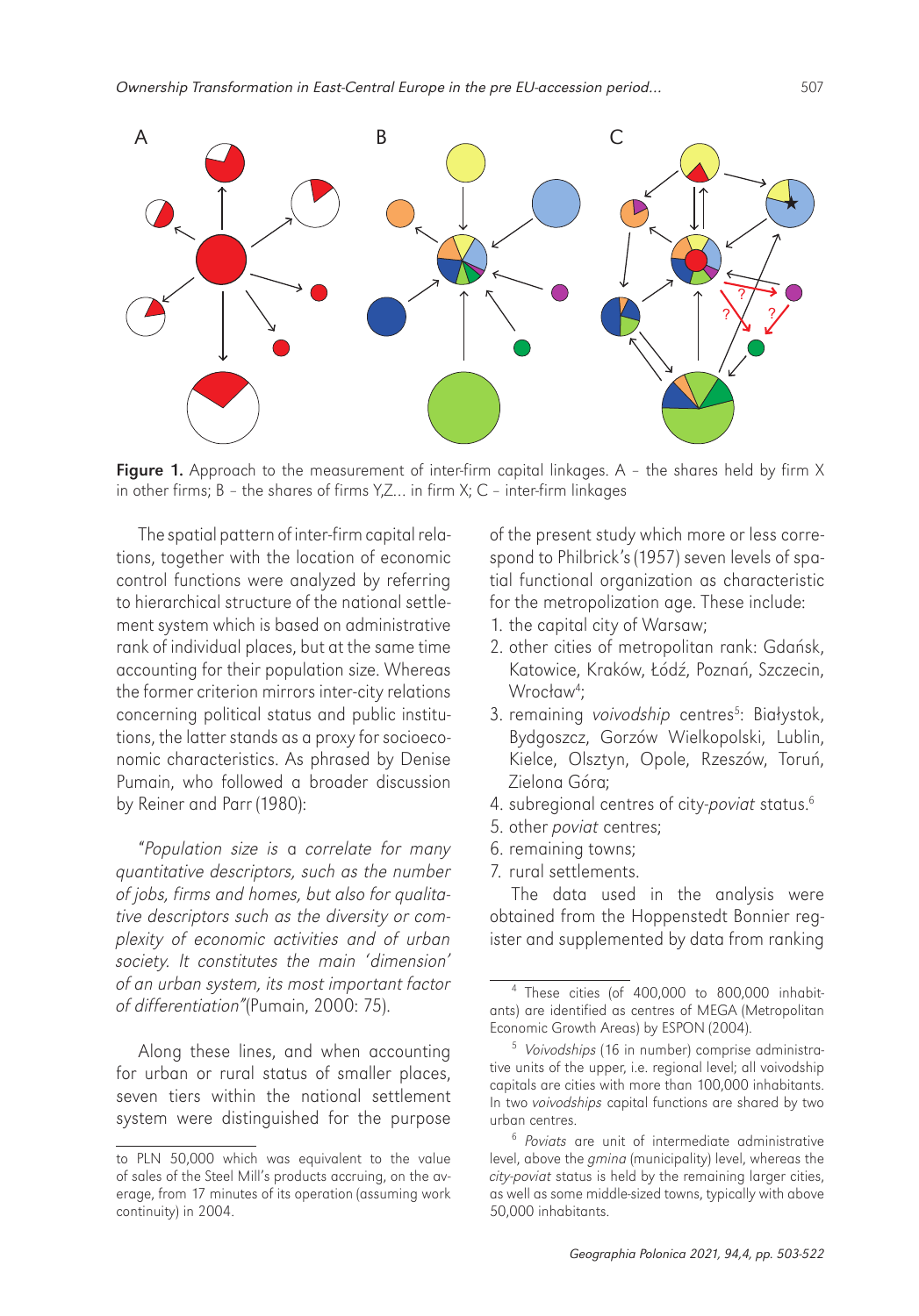lists of the 500 largest enterprises in Poland, published by Rzeczpospolita (a daily newspaper) and by weekly magazines – Gazeta Bankowa, Polityka and Nowe Życie Gospodarcze. In addition, Website pages of the individual firms as well as their annual reports were consulted.

## Spatial pattern of inter-firm links

A matrix pattern of the ownership links, as expressed in aggregate revenue value of large enterprises is shown in Table 1 and Figure 2. It reveals a concentration of ownership linkages at upper levels of the settlement system. First of all, however, it documents a high share – nearly 63% of foreign ownership in the firms' total revenue volume, as well as its biggest proportion found at, and not much differentiated across the seven levels of settlement hierarchy. 7 Out of the share subject to ownership control originating within Poland, a considerable majority (79%) was accounted for by those firms, the headquarters of which were located in Warsaw. These two origins (a set of origin centres in case of foreign ownership) are jointly responsible for between 81 and 97% of the total control

value over firms at each of the respective hierarchy levels (Figs. 3 and 4).

If only those links are examined, in case of which both the origin and destination points are contained within Poland's borders, then Warsaw emerges as the single node (Fig. 3). This pattern obviously reflects the concentration of firms' headquarters in the capital city<sup>8</sup>. Still, Warsaw's share in the total value of ownership links is bigger than the corresponding share in the number of firms' head offices, as the city is home to some of the largest domestic enterprises. Out of the total number of 284 links (vectors) originating from Warsaw, those of the biggest value were destined for Łódź, Katowice, Płock and, to a smaller extent, for Kraków and Wrocław. When compared with Warsaw, with its total value of outward links amounting to PLN 262 billion in 2004, cities at the third level in urban hierarchy were origins of ownership links of the equivalent revenue value of PLN 1-2 billion each only on the average. In fact, some middle-sized towns situated within the metropolitan area of Warsaw, such as Piaseczno and Sochaczew, were responsible for outward linkages exceeding in terms of aggregate revenue value (and hence of the importance of ownership-based

| Outgoing control from areas<br>(centers) | Control coming to centers [in billion PLN] |       |       |            |      |            |            |       |
|------------------------------------------|--------------------------------------------|-------|-------|------------|------|------------|------------|-------|
|                                          | CAP                                        | MFT   | VOI   | <b>SUB</b> | POV  | <b>TOW</b> | <b>RUR</b> | Total |
| From abroad                              | 266.4                                      | 145.0 | 14.1  | 69.5       | 48.8 | 6.4        | 4.7        | 554.9 |
| From the capital (CAP)                   | 139.8                                      | 75.8  | 11.3  | 17.9       | 13.9 | 2.2        | 1.1        | 262.1 |
| From other metropolitan (MET)            | 3.9                                        | 12.6  | 3.7   | 2.1        | 5.2  | 1.9        |            | 29.4  |
| From other voivodship (VOI)              | 1.5                                        | 0.8   | 2.6   | 1.0        | 0.7  |            |            | 6.5   |
| From other subregional (SUB)             | 3.4                                        | 3.6   | 0.3   | 8.8        | 0.4  |            | 0.5        | 17.1  |
| From other poviat centers (POV)          | 3.5                                        | 1.6   | 0.7   | 0.7        | 5.5  |            | 0.2        | 12.2  |
| From other towns (TOW)                   | 1.0                                        | 1.1   | < 0.1 |            | 0.3  |            | 0.1        | 2.5   |
| From other rural areas (RUR)             |                                            | 0.2   | 0.1   |            |      |            | 0.4        | 0.7   |
| Total                                    | 419.4                                      | 240.7 | 32.9  | 99.9       | 74.9 | 10.6       | 7.1        | 885.4 |

Table 1. Ownership control over firms located in Poland (2004)

 $7$  The share of foreign ownership might have been actually higher by a few percentage points, since some firms were controlled via affiliates of foreign companies registered in Poland; cf. the case of Huta Ostrowiec, earlier referred to.

<sup>&</sup>lt;sup>8</sup> In fact, a majority among these are located in Warsaw's downtown area.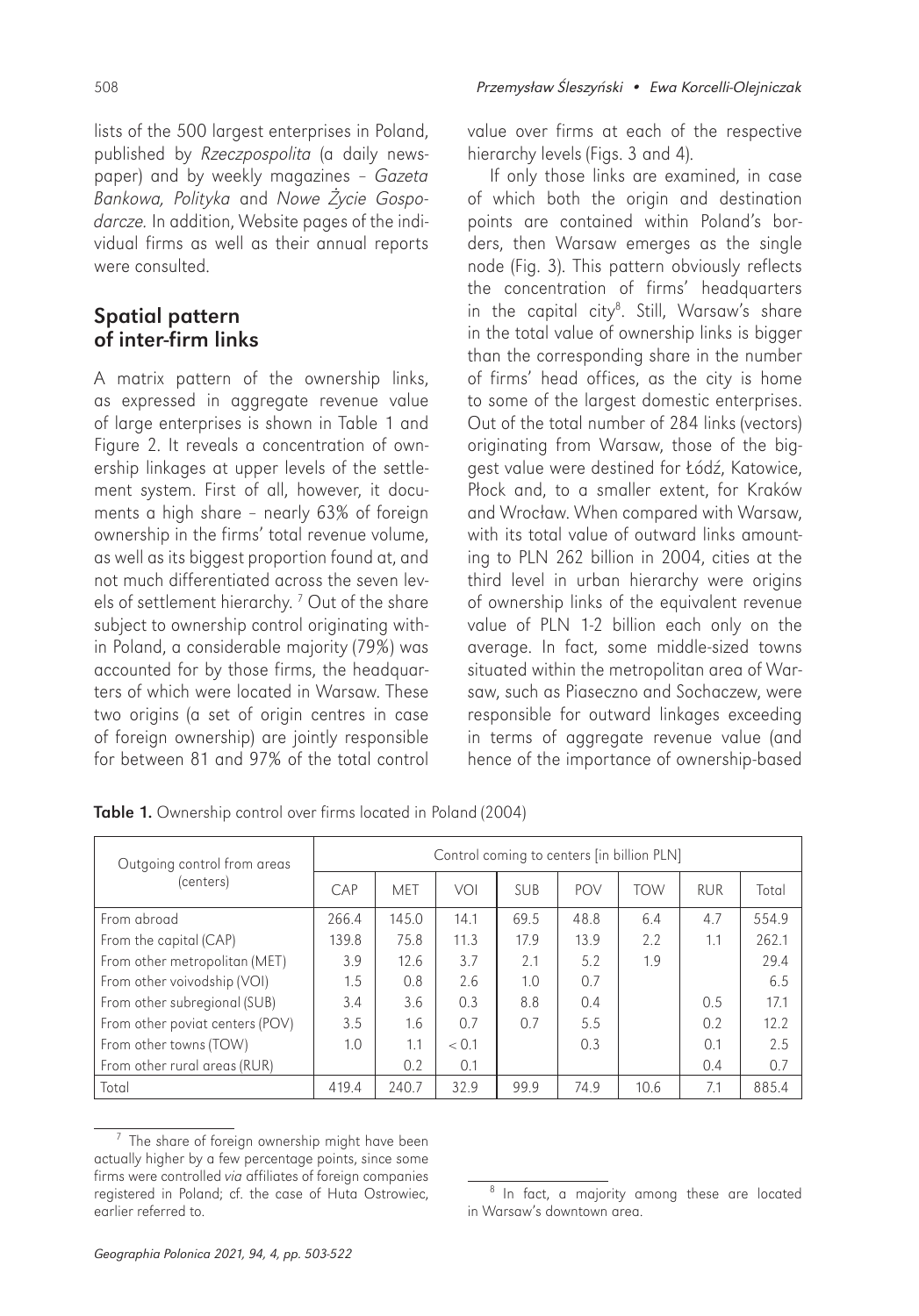

Figure 2. Ownership links of economic control centres in Poland, 2004. A - cumulative links values; B – links values per capita. Abbreviations for origin and destination categories: ABR – abroad, CAP – capital city, MET – other metropolitan centres, VOI – other voivodship capitals, SUB – subregional centres of city-poviat status, POV – other poviat centres, TOW – remaining towns, RUR – rural settlements

| Outward control<br>links | Inward control at [in billion PLN] |       |      |            |      |            |            |       |
|--------------------------|------------------------------------|-------|------|------------|------|------------|------------|-------|
|                          | CAP                                | MET   | VOI  | <b>SUB</b> | POV  | <b>TOW</b> | <b>RUR</b> | Total |
| Germany                  | 48.1                               | 50.8  | 2.8  | 3.3        | 9.9  | 0.8        | 2.0        | 117.7 |
| <b>USA</b>               | 41.3                               | 14.6  | 1.9  | 40.2       | 16.9 | 0.6        | 0.3        | 115.8 |
| <b>Netherlands</b>       | 34.0                               | 23.2  | 2.3  | 8.1        | 6.9  | 1.2        | 0.0        | 75.7  |
| France                   | 48.9                               | 9.0   | 4.6  | 2.8        | 1.7  | 0.8        | 0.3        | 67.9  |
| United Kingdom           | 14.9                               | 21.3  | 0.2  | 0.9        | 1.1  | 0.5        | 0.1        | 39.0  |
| Sweden                   | 13.0                               | 2.2   | 0.5  | 1.7        | 1.1  | 0.4        | 0.3        | 19.2  |
| Hungary                  | 4.8                                | 2.5   | 0.3  | 9.8        |      | 0.2        |            | 17.6  |
| Switzerland              | 8.1                                | 4.9   | 0.2  | 0.1        | 2.9  | 0.0        | 0.6        | 16.8  |
| Austria                  | 8.6                                | 0.5   | 0.4  | 1.1        | 0.5  | 0.3        |            | 11.4  |
| Denmark                  | 5.7                                | 1.6   |      | 1.5        | 0.3  |            | 0.2        | 9.3   |
| South Korea              | 6.1                                |       |      |            | 2.9  |            |            | 9.1   |
| Japan                    | 3.6                                | 3.4   | 0.4  |            | 0.2  | 0.3        |            | 7.9   |
| Belgium                  | 4.8                                | 1.4   | 0.2  | 0.1        | 0.4  | 0.5        |            | 7.5   |
| Luxembourg               | 4.8                                | 0.5   | 0.3  | 0.1        | 0.4  |            |            | 6.1   |
| Cyprus                   | 5.0                                |       |      |            |      | 0.8        |            | 5.7   |
| other                    | 14.3                               | 7.4   |      | 0.2        | 0.2  | 1.3        | 0.1        | 23.6  |
| Total                    | 266.1                              | 143.3 | 13.9 | 69.8       | 45.4 | 7.7        | 3.8        | 550.1 |

Table 2. The ownership control from abroad by country of origin (2004)

Abbreviations: see Table 1.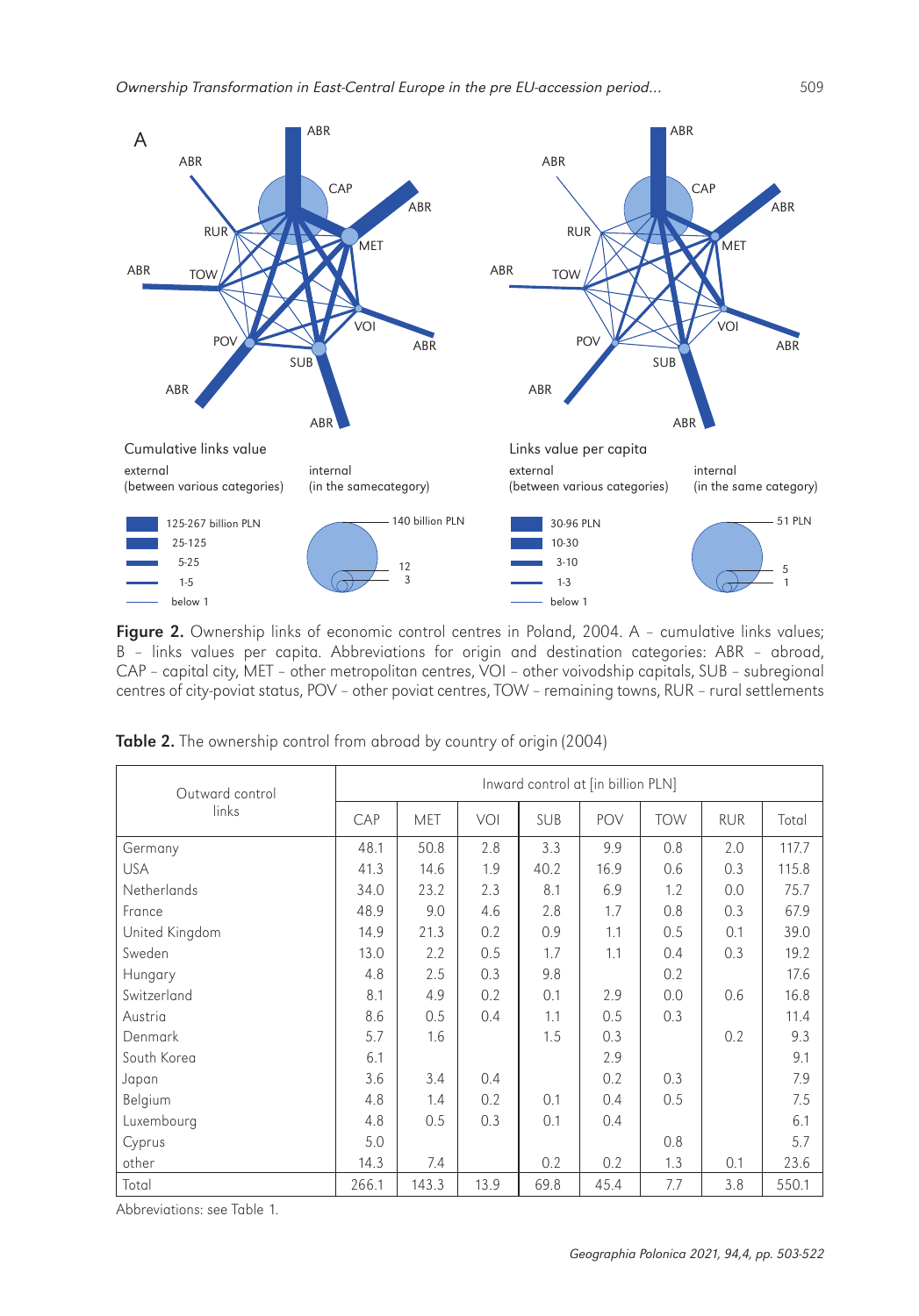

Figure 3. Spatial pattern of domestic inter-firm ownership links, 2004

control functions) those generated by some among smaller voivodship centres.

At this point one can conclude that from the standpoint of ownership related inter-firm links, the spatial organization of economic control functions in Poland is based upon two pillars – foreign direct investments in terms of capital origin, and the pivotal position of Warsaw with

regard to capital distribution across space. There could be relatively few ownership links identified between urban centres situated at lower hierarchy levels, although it should be kept in mind that the analysis was restricted to the large firms. These enterprises, however, are the ones that form the main framework of spatial structure of national economy.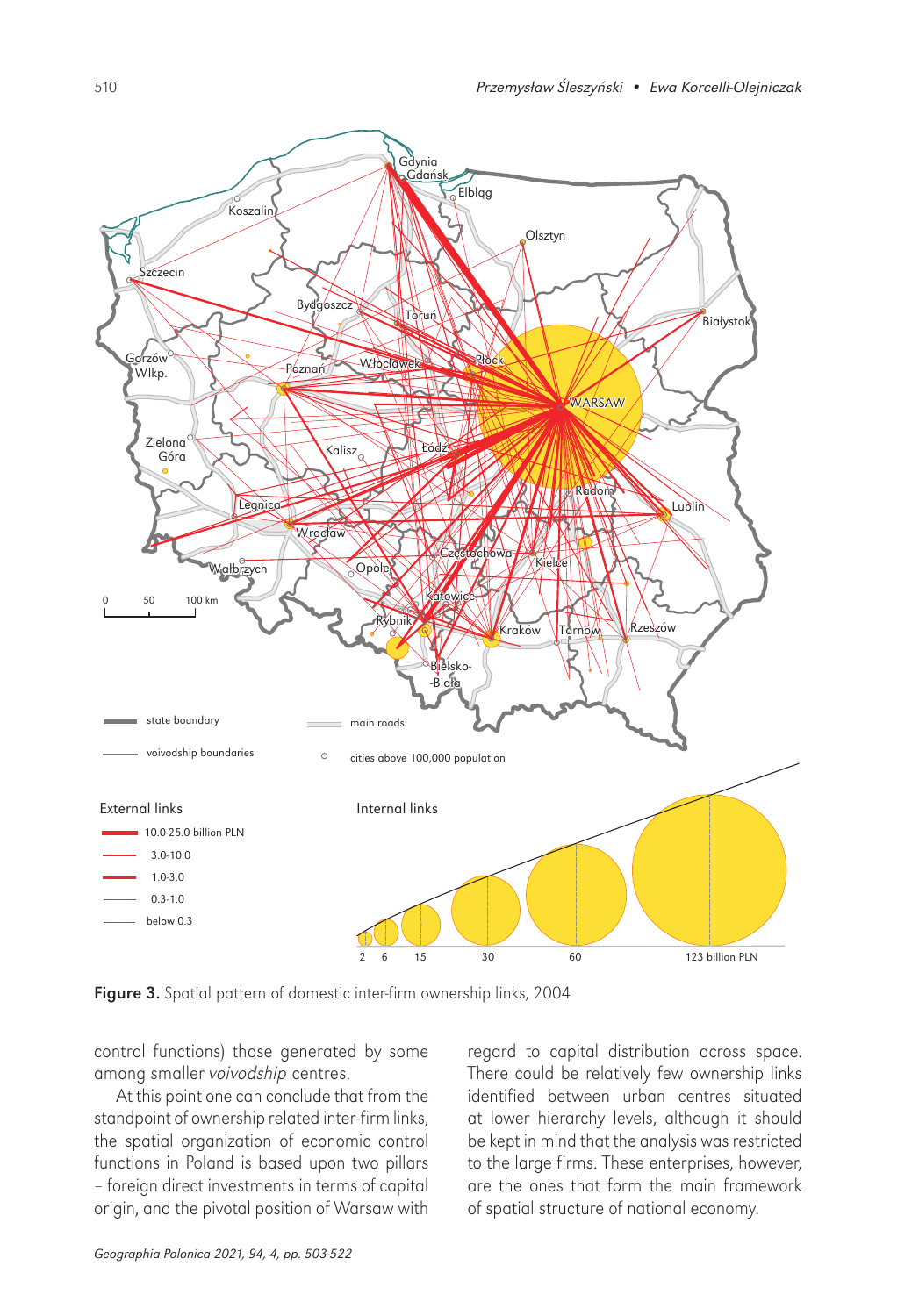![](_page_8_Figure_1.jpeg)

below 0.1

Figure 4. Ownership links from the neighboring foreign centres, 2004

Going back to foreign ownership control, it is here appropriate to show its geographical structure in some detail (Tab 2; Fig. 4). Not unexpectedly, firms registered in the Federal Republic of Germany were responsible for the largest share – 160 (almost one-fourth) out of the total number of 689 foreign inward ownership linkages. Major investments origins included also other European countries: The Netherlands (92), France (79), United Kingdom (41), Sweden (31), Switzerland (26) and Austria (25 links), respectively. Outside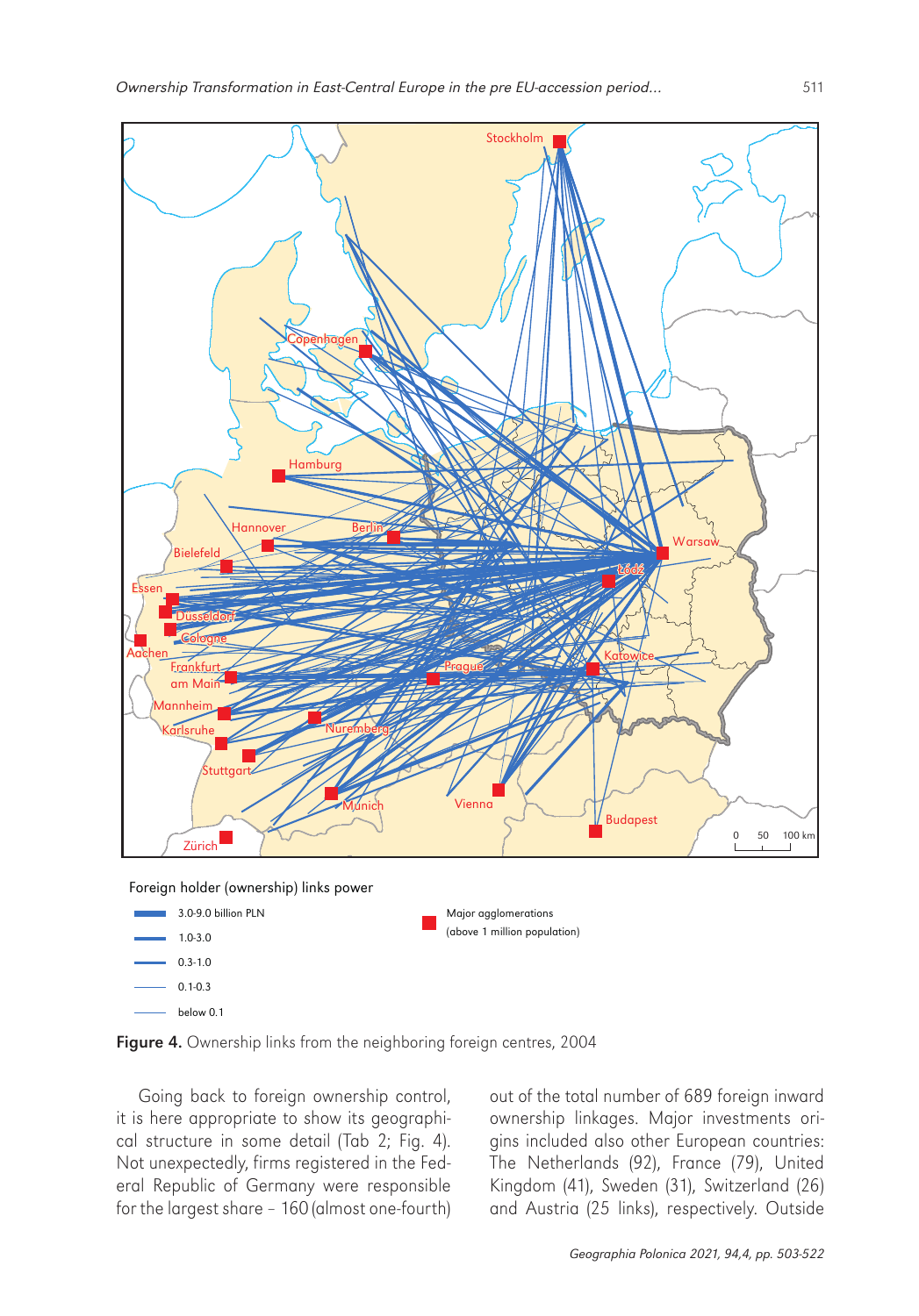Table 3. The biggest ownership links in values and share in the total (over PLN 5 billion of revenues controlled), 2004

| Original destination   | In billion PIN | %    |
|------------------------|----------------|------|
| Warsaw (internal)      | 139.8          | 15.3 |
| Amsterdam-Warsaw       | 60.3           | 7.0  |
| Paris-Warsaw           | 52.9           | 6.1  |
| I ondon-Warsaw         | 36.2           | 4.2  |
| Ruhr Basin-Katowice    | 31.9           | 3.7  |
| Wolfsburg-Polkowice    | 14.5           | 1.7  |
| Frankfurt-Racibórz     | 13.1           | 1.5  |
| Vienna-Warsaw          | 12.5           | 1.5  |
| Stockholm-Zielona Góra | 12.3           | 1.4  |
| Munich-Łódź            | 11.3           | 1.3  |
| New York-Warsaw        | 10.6           | 1.2  |
| Turin-Bielsko-Biała    | 10.1           | 1.2  |
| Łódź-Opole             | 9.3            | 1.1  |
| Seoul-Warsaw           | 9.1            | 1.1  |
| Zürich-Gdańsk          | 8.7            | 1.0  |
| Amsterdam-Poznań       | 7.3            | 0.9  |
| Tokyo-Warsaw           | 7.2            | 0.8  |
| Płock-Krakow           | 7.1            | 0.8  |
| Copenhagen-Warsaw      | 6.8            | 0.8  |
| Luxembourg-Opoczno     | 6.1            | 0.7  |
| Brussels-Warsaw        | 5.8            | 0.7  |
| Hamburg-Warsaw         | 5.6            | 0.6  |
| Rotterdam-Elbląg       | 5.4            | 0.6  |
| Total (with Warsaw)    | 600.3          | 68.8 |
| Total (without Warsaw) | 460.5          | 53.5 |

Europe, firms from the United States were the biggest investors (91 ownership links), followed by those from Japan (14) and the Republic of Korea (14). As to investment destinations, it is noticeable that in terms of firms' revenue controlled, the share accruing to Warsaw varied substantially, and was exceeded in case of German and British investments by that of 'other metropolitan centres'. When measured in per capita terms, however, the respective values for Warsaw were still 2.2 and 1.6 times bigger than those for the seven secondary large cities combined.

While the foreign shareholding firms were located in urban centres of various size, they generally clustered within the European economic core area, located between the South

of the United Kingdom, the East of France and the West of Germany (including the Benelux countries), with the most powerful links having their points of origin in the metropolitan areas of Amsterdam (and other centres within the Randstad area), Paris, London, and the Ruhr conurbation. (Tab. 3). When expressed in the revenue value controlled, such links all exceeded in size those radiating from Warsaw down the national urban hierarchy. This documents the depth of change that occurred between 1989 and 2004, involving a large scale privatization of state owned enterprises. Concerning the pattern of domestic links, it reflects among other factors inter-sectoral structure of the capital city's economic control functions which pertain primarily to advanced service activities that tend to reveal multi-directional outward linkages.

#### Discussion: main findings with interpretation

The first question to be addressed is whether, or to what extent can the portrait of ownership-based control links for the year 2004 be regarded as representative of the pattern of functional relations in the national settlement system at an advanced stage of the post-socialist transition. The second question concerns the adequacy of choosing the set of large enterprises, defined on the basis of gross annual revenue value, as a means to illustrate the structure of the settlement system's inner and outer ownership links, here considered as a dimension of inter-urban connectivity and interdependence.

As to the former issue, one should point out that by the year 2004 the process of privatization of state-owned enterprises (in which foreign capital played a major part) was by and large completed<sup>9</sup>. This allows us to trace indirectly the impact of these foreign investments upon the spatial pattern of control functions which had rather closely mirrored

<sup>&</sup>lt;sup>9</sup> Its main phase took place from 1990 to 1995, when more than 500 enterprises were subject to privatization annually (Rachwał, 2015).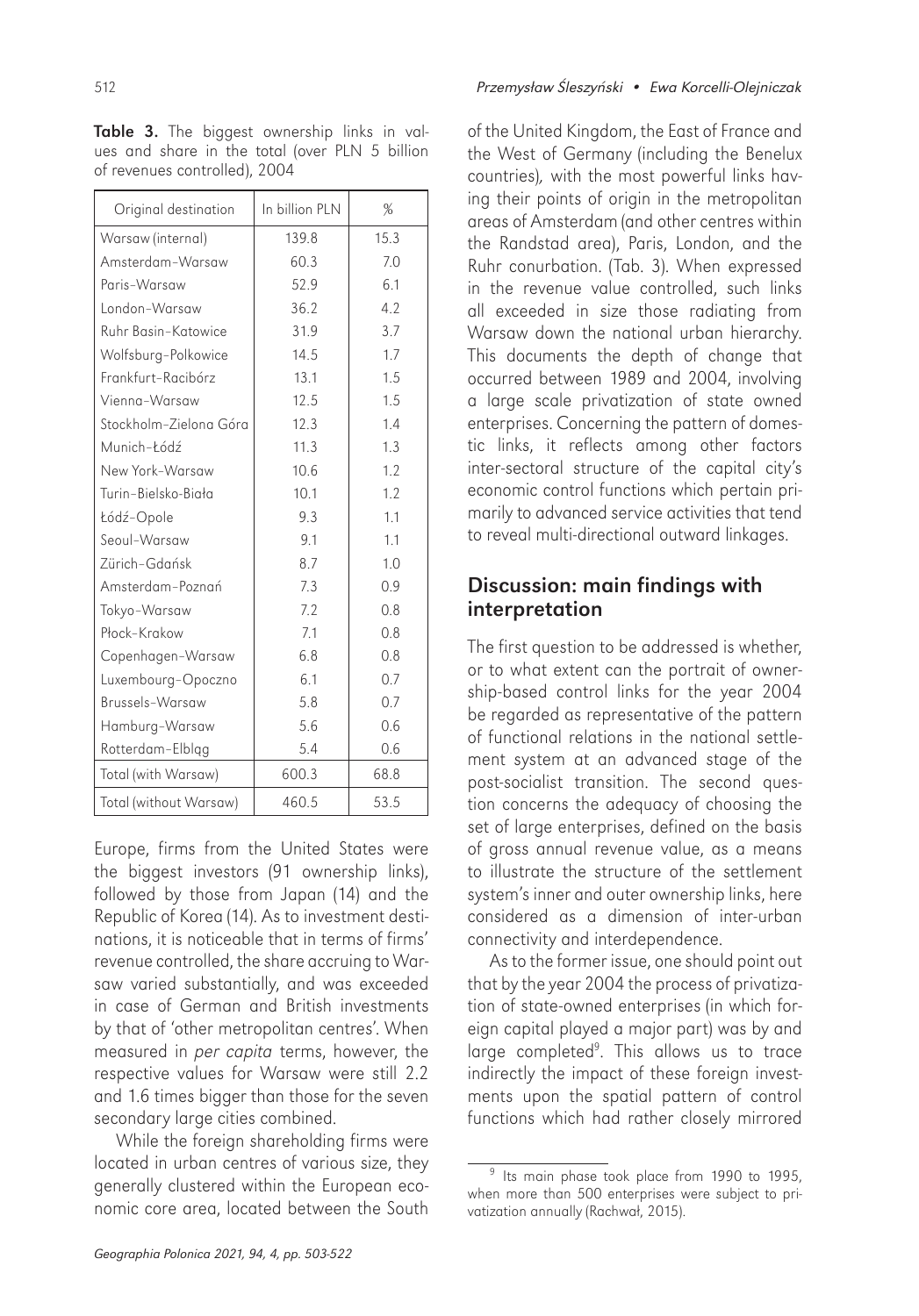administrative urban hierarchy before 1989<sup>10</sup>. With regard to the role of large organizations (the large enterprises including) in shaping the structure of urban systems, it is here relevant to refer to the classical work by Allan Pred (1975: 115), according to whom:

" Insofar as these organizations dominate the economy they are the most important generators of goods, services, information and capital. In other words … (they are) the major source of intermetropolitan and interurban interdependencies. "

Such a perspective is echoed in recent studies which point to the impact of large enterprises upon numerous aspects of urban development, including the local economy, urban space and social life (Csomos & Derudder, 2014). Among these, the multiplier effects which are expressed in attracting, as well as sti,mulating the growth of small and medium-sized firms are emphasized (Śleszyński, 2002). As concluded by Christian Zeller (2010: 2867):

"By establishing networks, large firms considerably shape and interconnect the development dynamics in the regions in which they have strategic assets".

Having noted this, and at the same time acknowledging all limitations that stem from a partial character of the data used, one can attempt to formulate some generalizations, as well as some interpretations pertaining to individual levels of urban hierarchy. In the linkage pattern that emerged by the year 2004, at an advanced stage of systemic transformation, it is the capital city that functions as the main hub, or the intermediary by accumulating ownership links arriving from abroad and exercising economic control (of equivalent total revenue value)

at the domestic level, first of all with respect to major regional cities of metropolitan rank, and then to a number of smaller urban centres at intermediate and lower hierarchy levels. Whereas several among the large cities, especially Kraków, Poznań, Katowice, Wrocław and Gdańsk comprise important destinations for foreign capital investments, their role as second-order centres of control functions is more limited; they are also only moderately interconnected by mutual firms' ownership links. At the same time, with the balance of domestic ownership links being overwhelmingly positive for the capital city (these account for nearly 80 percent of the value of all links combined), concerning total flows the corresponding value is found negative for all the hierarchical categories of urban and rural places identified.

To summarize, as of 2004 the map of inter-firm ownership linkages was dominated by inward links from abroad, with a radial pattern of domestic outward links extending from the capital city. Regarding the latter type, a hierarchical linkage structure was prevailing at upper levels of the urban system, while giving way to a rather irregular distribution at its lower tiers.<sup>11</sup> At the same time, when seen from the national level, the linkage system was in a disequilibrium as a consequence of a strong ascendancy of the inward over the outward links, and hence of low internalization level of ownership control functions. As our data indicate, foreign ownership control accounted for more than half of the large firms' aggregate revenue volume at each level in the settlement system. This share was actually increasing when moving down the urban hierarchy. One can therefore speak of economic dependence, as manifested by foreign ownership control in the sector of large enterprises. Such a relation, which may be interpreted by referring to the concept of uneven or polarized development (Myrdal, 1957; Hirschman, 1958) is frequently

<sup>&</sup>lt;sup>10</sup> Actually, the inflow of foreign capital recorded a sharp increase following Poland's EU accession in 2004 (with peaks in 2007 and 2011), but became largely reoriented towards green field (and party brown field) investments.

<sup>&</sup>lt;sup>11</sup> Low inter-connectivity of large urban centres, except for radial-type links extending from Warsaw is corroborated by other data, including those on patterns of business travel (Komornicki & Siłka, 2011).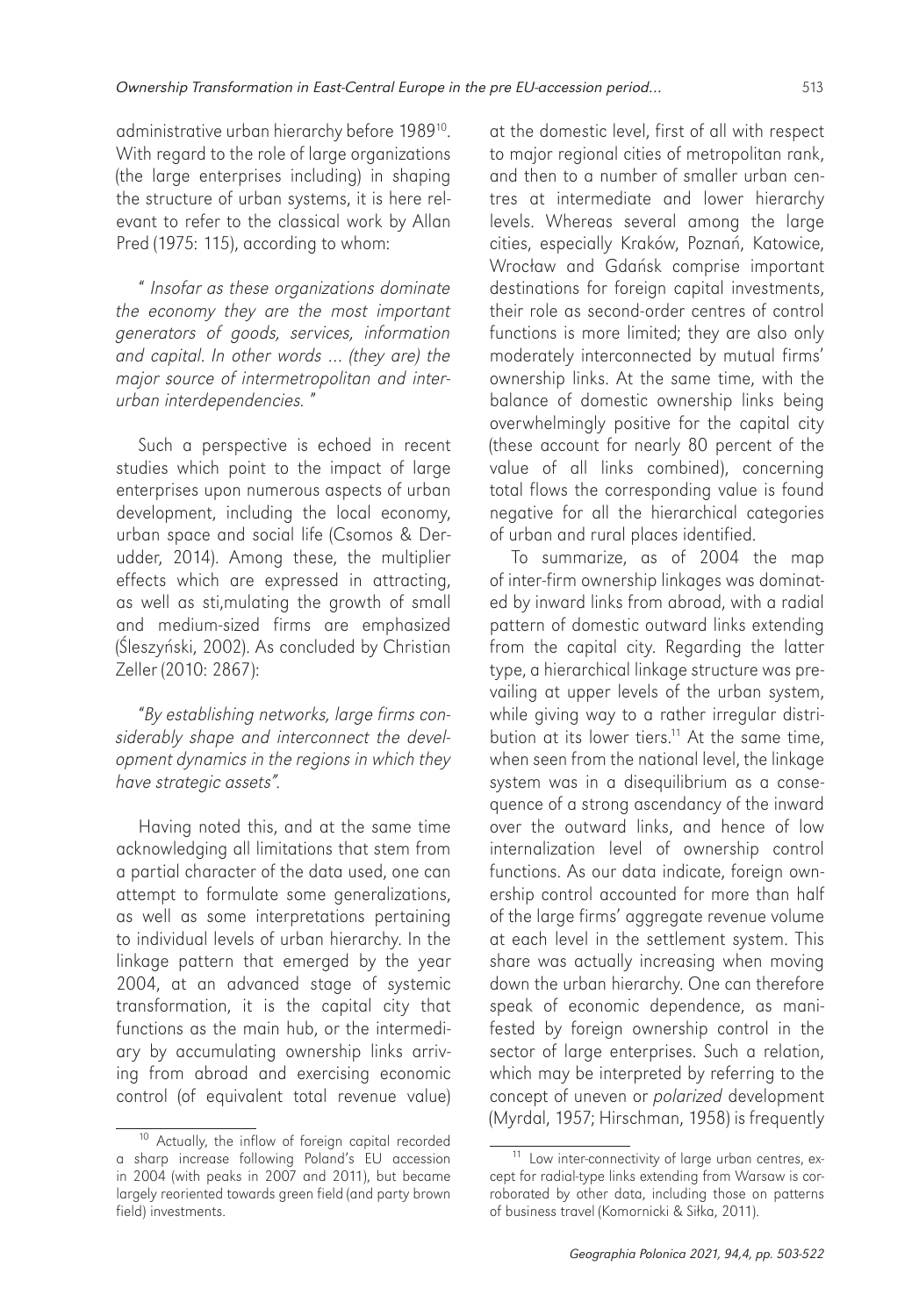depicted in the form of the core-periphery model (Friedmann, 1967), and applied at various scale levels. It may be placed in a temporal framework which, as in case of evolving

relations that occur in national urban systems entails phases of agglomeration and dispersal, leading (or not) to polarization reversal (Richardson, 1980). It may also be applicable in a policy-oriented debate concerning functional polycentricity of a megacity region by focusing on flows, such as organizational and cooperative links between firms in advanced producer services sector (Pain, 2008).12

The core-periphery concept is based upon the assumption concerning substantial differences existing between two areas (such as regions), one of which, i.e. the core featuring a markedly higher level of socioeconomic development. This ascendancy, when manifested in the ownership and control over the flows of goods, capital and information involves (or leads to) a dominance-type relation vis-à-vis the periphery. Since the relations of power and subordination are at the centre of the model, it constitutes a particularly suitable tool when questions of shareholdingbased economic control are the topic of study. In our analysis we refer to a two-level coreperiphery model, by accounting for a special position of Warsaw as subdominant core (Korcelli-Olejniczak, 2004). In this context, spatial relations observed can be generalized into the following pattern:

1. The international level

- a) The main ownership-based control functions within the sector of large enterprises in Poland are performed from countries in Western Europe and, to a lesser degree, North America.
- b) These functions are concentrated in several metropolitan cities, including: Amsterdam, Paris, London, Frankfurt

and New York, which are at the same time the focal points for economic control in the respective countries and world regions.

- c) In Poland it is the capital city that holds the pivotal role of entryport and intermediary in the accumulation of foreign investments and the distribution of ownership ties over the national space.
- 2. The national level
	- a) The capital city performs the role of subdominant core, while maintaining internal dominance across the national territory, i.e. the settlement system.
	- b) Other cities ofmetropolitan rank, including Gdańsk-Gdynia, Kraków, Poznań, Wrocław and Katowice (the Upper Silesian conurbation), as well as several mediumsized towns, including: Płock, Lubin and Jastrzębie Zdrój which are locations of large, Treasury-controlled industrial enterprises fulfill the role of secondary centres of economic control.
	- c) The remaining urban, together with rural places occupy semi-peripheral, or peripheral position. At these, lower urban hierarchy levels the share of foreign ownership control is generally higher than in case of larger cities. This indicates a kind of discontinuity in interurban system of functional linkages at the domestic level (at least within the sector of large enterprises) which corroborates the economic dependence thesis. <sup>13</sup>

At this point, it is necessary to ask how did the pattern of spatial relations evolve and what were the main factors responsible for its form as presented above. After 1989, disintegration of the former economic

 $12$  In the context of post-socialist transition the coreperiphery concept has also been made use of in studies on interregional socioeconomic disparities, as well as on regionalization schemes – divisions of national territory into economically growing and lagging regions (Rykiel, 1995; Domański, 2004).

<sup>&</sup>lt;sup>13</sup> It should be emphasized that this regularity pertains to the large enterprises only, as covered by data used in the present study. At lower settlement system's tiers it is smaller firms that typically account for the major part of local economic base. In case of small towns and rural areas the small and medium-sized firms, which are mostly locally owned frequently comprise the sole employers. A number of such firms have developed (in particular since Poland's EU accession) a strong export orientation.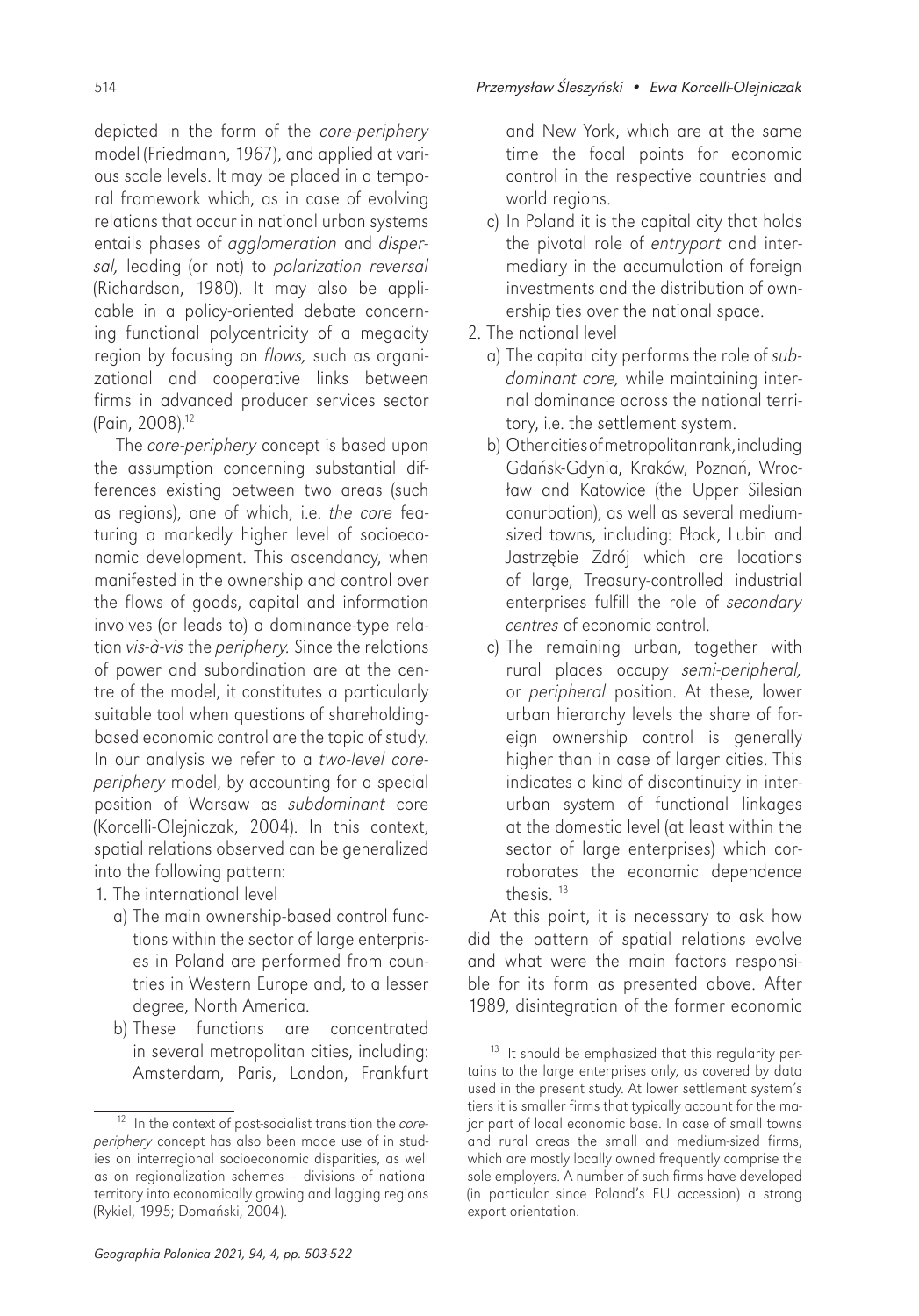linkage system, one characteristic of the "centrally planned economy" involved not only a weakening of the previously highly centralized, hierarchical structure of political and administrative decision control, but also a disappearance of a multitude of inter-firm ties operating in the form of supply chains. Infrastructural gaps and growing inter-urban competition were also responsible for a decreasing territorial cohesion in the urban system. A new spatial pattern of economic relations was emerging in the 1990s, one reflecting the tertialization of national economy, the rise of local entrepreneurship and a new structure of resource ownership. In this process, a partial decentralization of economic control functions, away from the capital city was taking place initially, mainly within the industrial sector (Domański, 2000). Its extent, however, was rather limited owing to several factors, one of which was the role (or at least its perception) of spatial accessibility to central governmental institutions. As phrased by Rykiel (1995):

"… the changeability and illegibility of regulations (…) leads to a situation in which spatial proximity is a kind of site rent, calculated in time and cost to be borne by the entrepreneurs".

This was actually one among preconditions that prompted Lichtenberger (1994) to formulate her radical, in fact oversimplified hypothesis concerning the role of primate cities (i.e. national capitals) in the course of systemic transformation in East-Central Europe.

Other forces that worked in favor of the continuing dominance of Warsaw as center of economic control at the national level included the inertia factor and the growing role of agglomeration benefits (Rogacki, 2006; Śleszyński, 2014) in the era of accelerating metropolitan development. The latter phenomenon, which arrived in Poland together with the onset of the systemic transformation brought about, in the form of backwash effects, the outflow of human and capital resources, including specialized economic

activities from numerous smaller urban places towards the large cities and metropolitan areas (Gorzelak & Smętkowski, 2005). Due to the availability of skilled labor, technical infrastructure as well as consumer market potential, the large urban centres and their surrounding zones became also the prime destinations for foreign direct investments (Domański, 2000; Rachwał, 2015). Warsaw was one among these, but owing to the political factor, and in spite of the city's initial infrastructural deficiencies, as well as its situation within economically less developed, eastern part of Poland, it became the main beneficiary of international capital inflow.

The entry of foreign capital was a crucial external factor in the formation of the new pattern of economic relations in Poland's urban system (Domański, 2005; Taylor & Ciechański, 2015; Szejgiec & Komornicki, 2015). As emphasized in the present study, the takeover of ownership control over a substantial part of large firms' revenues contributed to the retaining, if not a fostering of the capital city' position as the main center of economic control at the domestic level. At the same time, Warsaw was included into the network of transnational capital linkages based upon the crucial property rights, even if its role was restricted to one of recipient, a destination for inward capital flows. As a result a polarized, predominantly hierarchical pattern of internal links of economic control was in a sense adopted into the network-based European and global economy.

Such developments pertaining to spatial organization of economic activities were in no way a unique feature of Poland during the post-1989 period. In this domain (as well as others), throughout East-Central Europe the role of capital cities was growing irrespective of their initial position within national urban systems, be it primate, or challenged by other major centres (Korcelli & Korcelli-Olejniczak, 2015). This was in fact a part of a broader trend, since in Europe in general national capitals were benefitting from the expansion of business and other higher-order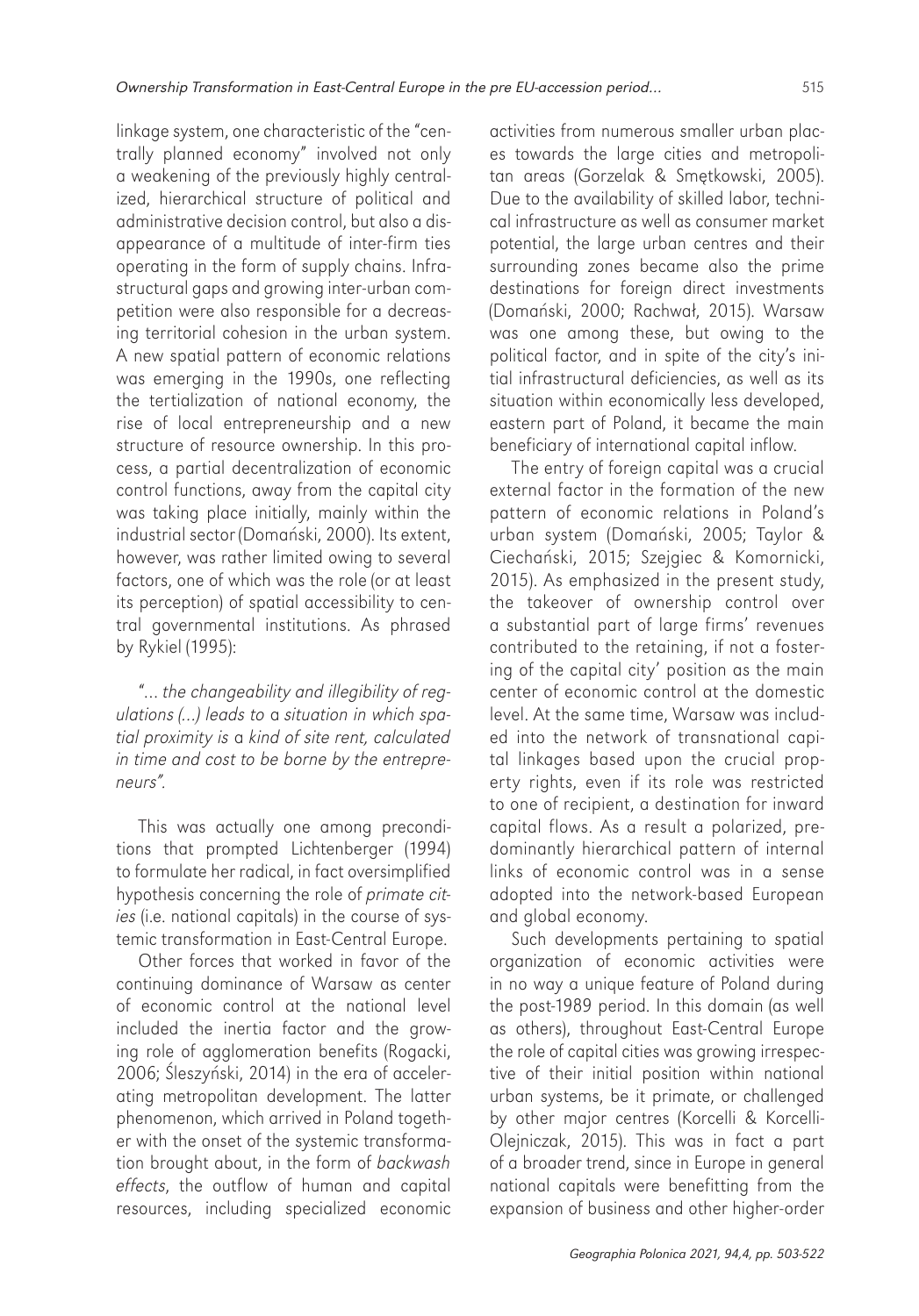udder, 2010), the trend held as at least partly

attributable to their political functions. In the case of transforming economies in East-Central Europe, however, there were also specific factors at work. One of these, which has already been alluded to above and contributed to the importance of economic gateway functions of national capital cities concerned their perception as minimumrisk location for foreign inward investments in the region (Fassmann, 1997). Still another interpretation stems from looking at urban development trends in a longer term (Korcelli, 1990). Namely, whereas under statesocialist system the growth of capital cities was restrained by explicit, industrial as was well as migration-related de-concentration policies, their subsequent expansion under open market economy can be regarded as a compensatory development phase, one based on their accumulated assets, including human capital and infrastructure.

## **Conclusions**

What our study documents is the development of centralized pattern of economic control in space, with the pivotal role of the capital city which absorbs inward firms' ownership links from abroad and distributes the control ties down the national urban hierarchy. This pattern, one that emerged in the course of the post-socialist transition is interpreted as an outcome of intervention by several, mutually superimposed and interdependent factors of internal and of external character, including investment risk aversion and a phase-shift in the process of metropolitan

and Eastern Europe.

The dominant position of Warsaw at the domestic level to a large extent determines the spatial structure of economic control across the settlement system. Such a monocentric pattern implies restricted role of places at the system's remaining hierarchical levels. In terms of Philbrick's (1957) functional organization of space, in addition to its traditional *leadership* position, Warsaw has maintained under market economy regime (and fostered, owing to the inflow of foreign capital) the role of the main control center, the one attributed to cities of the next lower hierarchical rank – centres of metropolitan regions (Duncan et al.,1960). This should not be interpreted, however, as an overall decline of positions held by major urban centres, other than the capital city in the national settlement system. While serving as second – order centres of economic control, as well as receivers of notable business investments, these cities have at the same time succeeded in sustaining their traditional, national-wide roles based to a considerable degree on cultural and academic functions of national importance.

Nonetheless, when seen through the lens of major inter-firm ownership links, but also more generally, in terms of location of economic activity and migration streams, the settlement system assumes a polarized structure which, at lower hierarchy levels, among middle-to-large cities and mediumsized towns, but in particular in the small towns category tends to be of progressing character. There, competition for economic functions brings backwash effects which are particularly acute in case of advanced, knowledge related activities, where local demand and also factor supply, including skilled labor becomes insufficient. In effect, the hierarchical structure which can be observed within the public sector is poorly matched by spatial

<sup>&</sup>lt;sup>14</sup> Actually, in case of ECE capital cities the growth trend, led by the expansion of advanced business services and of the related office construction sector continued after 2004, and gave only a limited evidence of a slowdown during the global financial crisis of 2008-2009 (Smętkowski, 2015).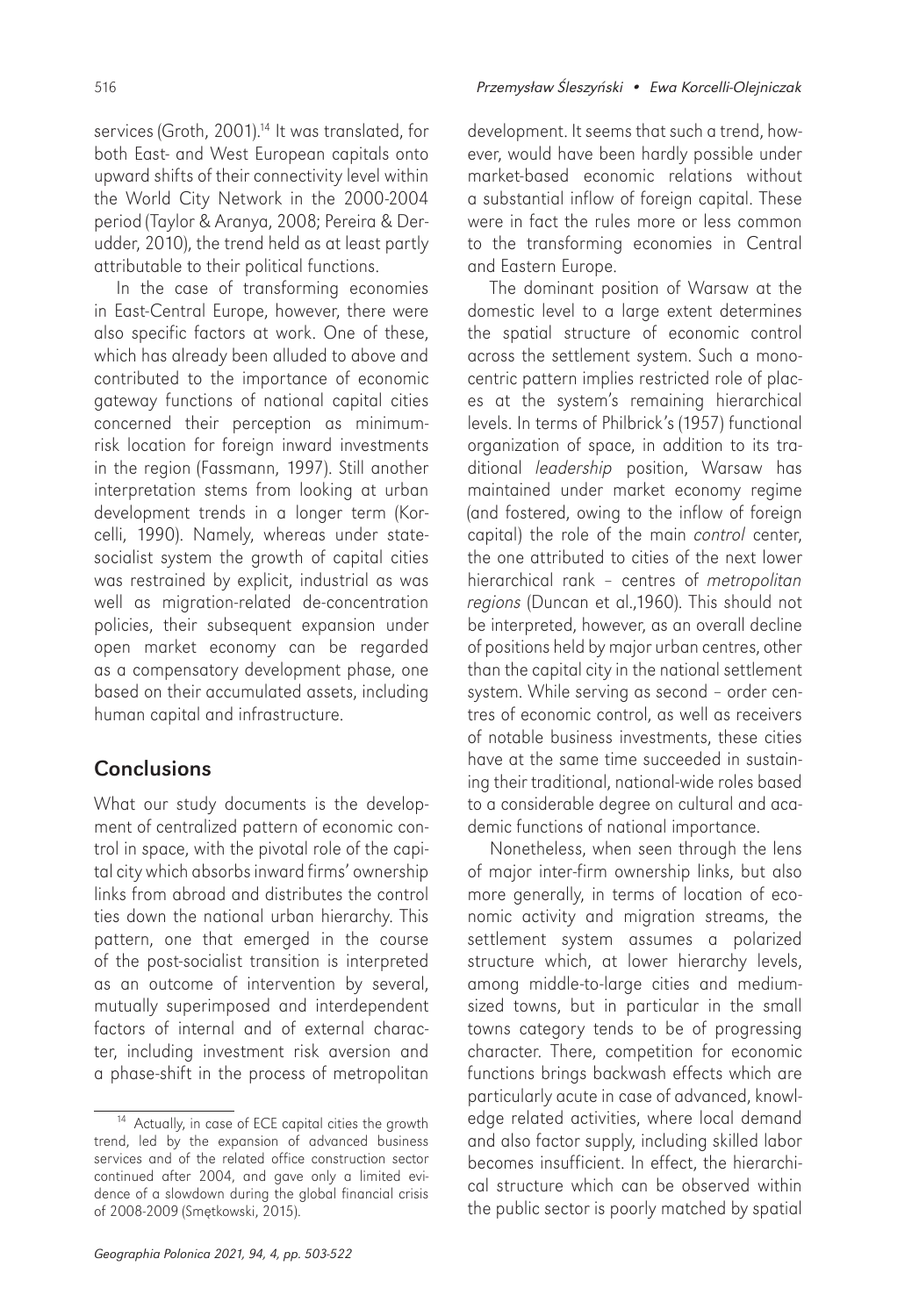pattern of economic activity. This, when perceived from spatial policy perspective brings problems concerning the future of functional polycentricity (Burger & Meijers, 2012) at both the national and regional level.

With regard to the place of Warsaw within a complex, international web of capital flows, the city holds a peripheral network member status, one characterized by a scarcity of outward capital investments linkages which mirrors Poland's late entry into the global economic circuit, and a latecomer position of Warsaw (Korcelli-Olejniczak, 2012) within the European urban system (Hall, 1993). Such a position contrasts with the city's relatively high connectivity level in the networks of intra-firm organizational links, as a locus of branch offices of transnational corporations operating in the domain of advanced producer services (Derudder et al., 2008).<sup>15</sup> This discrepancy has to be attributed to different measures of inter-urban linkages applied – those referring to ownership-based power control, as opposed to the more conventional approach focusing on management-based functions performed. What it may suggest is that whereas the capability of Warsaw (its stakeholders) to exercise control at the level of international networks of capital flows remains severely limited, the city's potential role in bridging linkages, one that stems from its human resources including professional skills can become larger. Following Allen's (2010) conceptualization and phraseology, the initial functions of an entry point into national and regional markets may be gradually evolving towards those of a switching point, ones that involve some part in forging organizational connections and holding the networks together.

To the extent that they reach beyond the time frame determined by the data used, these conclusions have to be treated as preliminary. The systematic study on the evolving patterns of economic control functions in the urban system following the EU Eastern Enlargement, on the formation and disintegration of capital links within city networks remains an open research task.

As to general conclusions, three points deserve further brief comments. The first question concerns the way in which inter-city economic linkages are identified and measured.

In this context, the ownership links are direct in a sense that while indicating firms' activities location, they also provide a measure of the volume of actual flows among cities and of the latter's' connectivity within city networks. Also, as pointed out by Rozenblat (2010), since the ownership-based control confers decision power, such links heavily influence the overall strategy of firms. Hence, they are important channels for transmission of information, as well as for other forms of inter-city interaction, presumably related to the value and profitability of capital assets held. The second point is, that at an international level the firms' ownership links offer one of diagnostic indicators of economic inequality and economic dependence, the representation of which, as shown by Derudder et al.(2010) is a recurrent issue in the studies on global city networks. Here, we address this question while making reference to J. Friedmann's core-periphery concept. Finally, the superimposition of the pattern of inter-city capital flows, those of a long (transnational) and a short (domestic) range upon the national settlement system's structure explains the sources of Warsaw's functional change as being an effect of its integration into the world city network with the parallel retention of its economic control over the nationalwide hinterland (Taylor et al., 2010). It also shows how power relations based upon spatial administrative system may diverge from those concerning the functions of economic control at intermediate and lower levels of national urban hierarchy.

As the paper is based on data pertaining to the period 1989-2004, i.e. in (principle) before Poland's accession to the European Union, it is worth considering possible scenarios for the development of the structure

<sup>&</sup>lt;sup>15</sup> This position, reflecting the overall size and dynamics of Polish economy, has actually been achieved by Warsaw in the years following Poland's entry into the European Union.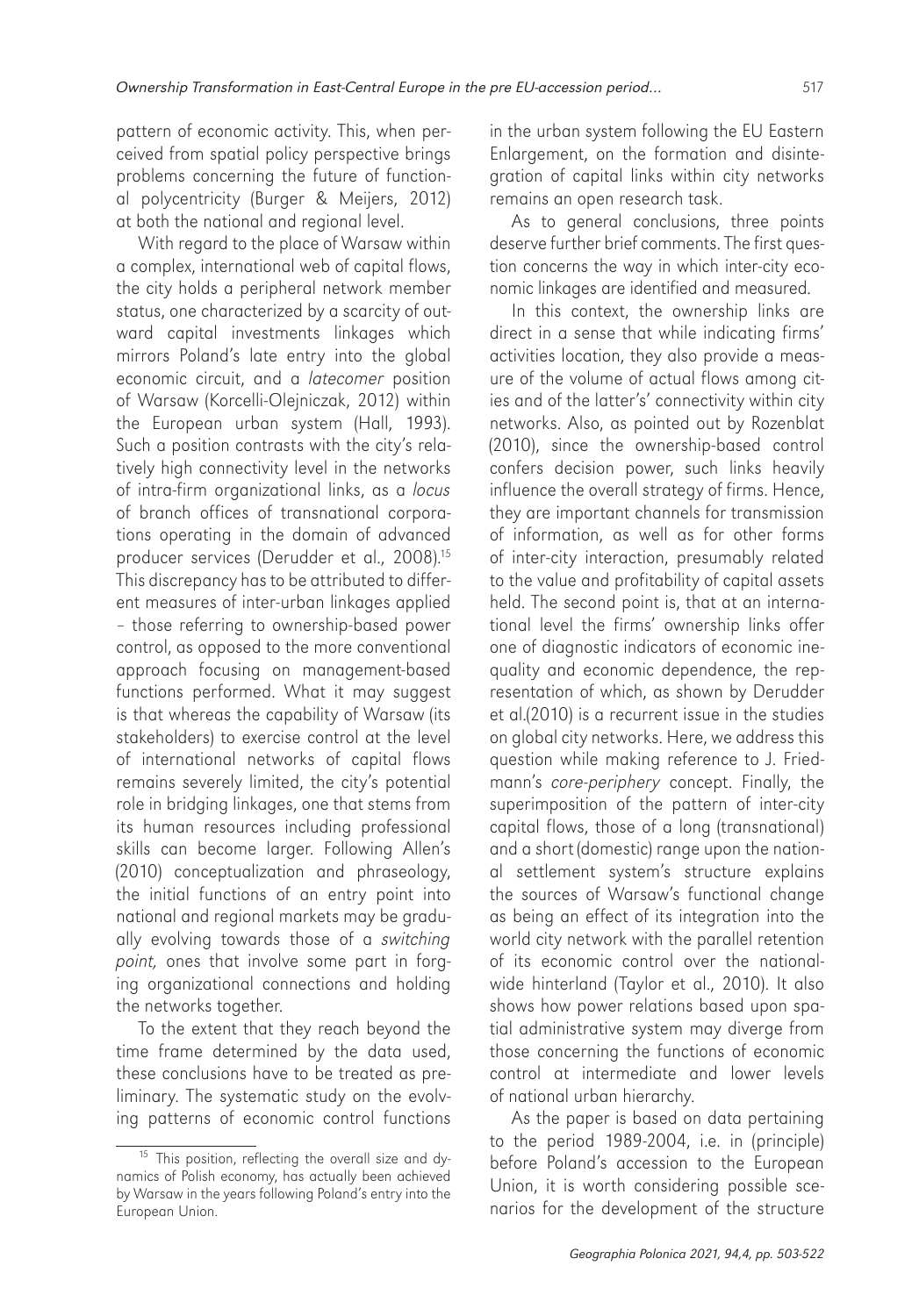of ownership relations regarding the post-2004 period. As the database for the latter was not available at the time when the paper was being written, conclusions on the subject are based on indirect observations. According to these, in view of the unfinished restructuring and privatization of the economy in 2004, a further influx of capital and dependence of entities on foreign countries should have been expected. However, there were many indications that this wouldn't have been the case, as some large domestic companies, such as PKN Orlen, had become very strong after 2004, while supporting the internal linkages (Śleszyński, 2015; Dorocki et al., 2019). On the other hand, some sources point

#### 518 Przemysław Śleszyński • Ewa Korcelli-Olejniczak

to an outflow of capital from countries such as Poland to so-called tax havens (Garcia-Bernardo et al. 2017), which would most probably have involved the relocation of the headquarters of parent companies abroad, and/or a relocation of such headquarters to countries characterized by fiscal liberalism. These analyses presented indicate that the situation regarding the impact of the strength and direction of control functions in Poland is ambiguous and requires further research.

#### Editors' note:

Unless otherwise stated, the sources of tables and figures are the authors', on the basis of their own research.

### References

- Allen, J. (2010). Powerful city networks: More than connections, less than dominance and control. Urban Studies, 47(13), 2895-2911. https://doi.org/10.1177/0042098010377364
- Beaverstock, J.V., Smith, R.G., Taylor, P.J. (2000). Globalization and world cities: Some measurement methodologies. Applied Geography, 20(1), 43-63. [https://doi.org/10.1016/S0143-6228\(99\)00016-8](https://doi.org/10.1016/S0143-6228(99)00016-8)
- Berry, B.J.L. (1973). Growth centers in the American urban system. Cambridge, Mass.: Ballinger.
- Bourne, L.S., Sinclair, R., Dziewoński, K. (Eds). (1984). Urbanization and Settlement Systems. International Perspectives. Oxford: Oxford University Press.
- Boodhoo, R. (2009). Capital structure and ownership structure: A review of literature. The Journal of Online Education. January 2009. 1-8.
- Borchert, J.R. (1978). Major control points in American economic geography. Annals of the Association of American Geographers, 68(2), 214-232. https://doi.org/10.1111/j.1467-8306.1978.tb01192.x
- Burger, M., Meijers, E. (2012). Form follows function? Linking morphological and functional polycentricity. Urban Studies, 49(5), 1127-1149. https://doi.org/10.1177/0042098011407095
- Castells, M. (2000). The Rise of the Network Society. Second edition. Oxford: Blackwell.
- Castells, M. (2010). Globalisation, networking, urbanization: Reflections on the spatial dynamics of the information age. Urban Studies, 47(13), 2737-2745. https://doi.org/10.1177/0042098010377365
- Cohen, R.B. (1981). The new international division of labor, multinational corporations and urban hierarchy. In M. Dear, A.J. Scott (Eds.): Urbanization and urban planning in capitalist society (pp. 287-315). New York: Methuen.
- Csomos, G., Derudder, B. (2014). European cities as command and control centres, 2006-11. European Urban and Regional Studies, 21(3), 345-352. https://doi.org/10.1177/0969776412453149
- Derudder, B. (2006). On conceptual confusion in empirical analyses of a transnational urban network. Urban Studies, 43(11), 2027-2046. https://doi.org/10.1080/00420980600897842
- Derudder, B., Taylor, P.J., Ni P., De Vos, A., Hoyler, M., Hanssens, H., Bassens, D., Huang J., Witlox, F., Shen W., Yang X. (2010). Pathways of change: Shifting connectiveness in the World City Network, 2000-2008. Urban Studies, 47(9), 1861-1877. [https://doi.org/10.1177/0042098010372682](https://doi.org/10.1177%2F0042098010372682)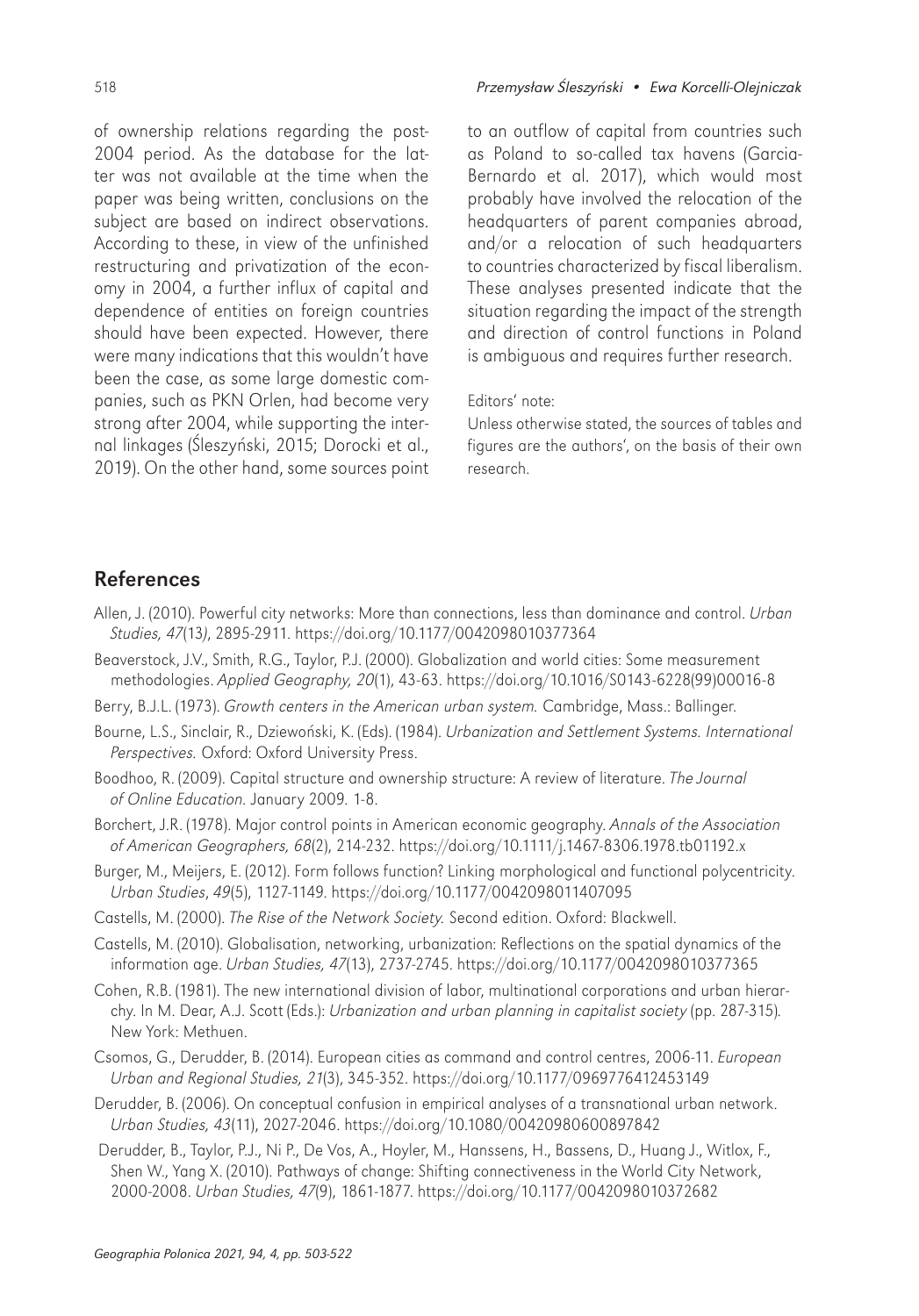- Derudder, B., Timberlake, M., Witlox, F. (2010). Introduction: Mapping changes in urban systems. Urban Studies, 47(9), 1835-1841. https://doi.org/10.1177/0042098010373504
- Derudder, B., Witlox, F. (2005). An appraisal of the use of airline data in assessments of the world city network: A research note on data. Urban Studies, 42(13), 2371-2388. https://doi.org/10.1080/00420980500379503
- Dicken, P. (1976). The multiplant business enterprise and geographical space: Some issues in the study of external control and regional development. Regional Studies, 10(4), 401-412.
- Dicken, P. (2000). Places and flows: Situating international investment. In G.L. Clark, M.F. Feldmann, M.S. Gertler (Eds.): The Oxford Handbook of Economic Geography (pp. 275-291). Oxford – New York: Oxford University Press.
- Domański, B. (2000). Types of investment and locational preferences of European, American and Asian manufacturing companies in Poland. In J. Parysek, T. Stryjakiewicz (Eds.): Polish Economy in Transition: Spatial Perspectives (pp. 29-39). Poznań: Adam Mickiewicz University.
- Domański, B. (2004). Moral problems of Eastern wilderness: European core and Periphery. In R. Lee, D.M. Smith (Eds.), *Geographies and moralities* (pp. 47-61). London: Blackwell. https://doi.org/10.1002/9780470753057.ch4
- Domański, B. (2005). Transnational corporations and the postsocialist economy: Learning the ropes and forging new relationships in contemporary Poland. In C. Alvstam, E. Shamp (Eds.), Linking Industries Around the World: Processes of Global Networking (pp. 147-172). Aldershot: Ashgate. https://doi.org/10.4324/9781351153928-10
- Domański, R. (Ed.) (1989). The Changing Map of Europe. The Trajectory Berlin-Poznań-Warsaw. Warszawa: Rewasz.
- Domański, R. (1994). Spatial organization in the process of transition from a centrally planned to a market economy. Geographia Polonica, 63(1), 5-12.
- Dorocki, S., Raźniak, P., Winiarczyk-Raźniak, A. (2019). Changes in the command and control potential of European cities in 2006-2016. Geographia Polonica, 92(3), 275-288. https://doi.org/10.7163/10.7163/GPol.0149
- Duncan, O.D., Scott, W.R., Lieberson, B., Duncan, B., Winsborough, H.H. (1960). Metropolis and Region. Baltimore: The Johns Hopkins University Press.
- Dziewoński, K. (1975). The place of urban agglomerations in the settlement system of Poland. Geographia Polonica, 30, 9-20.
- Enyedi, G. (1994). Der Wandel postsocialisticher Staedte. Mitteilungen der Oesterreichschen Geogaphischen Gesellschft, Jg., 136, 53-70.
- ESPON 1.1.1. (2004): The role, specific situation and potentials of urban areas as nodes in a polycentric development. Final Report, Luxembourg: European Communities.
- Fassmann, H. (Ed.) (1997). Die Rueckkehr der Regionen. Beitraege zur Regionalen Transformation Ostmetteleuropas. Wien: Verlag der Oesterreichischen Akademie der Wissenschaften.
- Friedmann, J. (1967). A general theory of polarized development. Santiago: Ford Foundation, Urban and Regional Development Advisory Program in Chile, Santo Domingo.
- Garcia-Bernardo, J., Fichtner, J., Takes, F.W., Heemskerk, E.M. (2019). Uncovering offshore financial centers: Conduits and sinks in the Global Corporate Ownership Network. Scientific Reports, 7, 6246. https://doi.org/10.1038/s41598-017-06322-9
- Gorzelak, G. (1999). The Regional Dimension of Transformation in Central Europe. London: Routledge.
- Gorzelak, G., Smętkowski, M. (2005). Metropolia i jej region w gospodarce informacyjnej. Warszawa: Wydawnictwo Naukowe Scholar.
- Groth, N.B. (Ed.) (2001). Cities and networking: The Baltic Sea Region. Hornsholm: Danish Centre for Forest, Landscape and Planning.
- Hall, P. (1990). Europe after 1992. Urban Challenges. Statens offentliga utredningar 1990, 33, 179-185.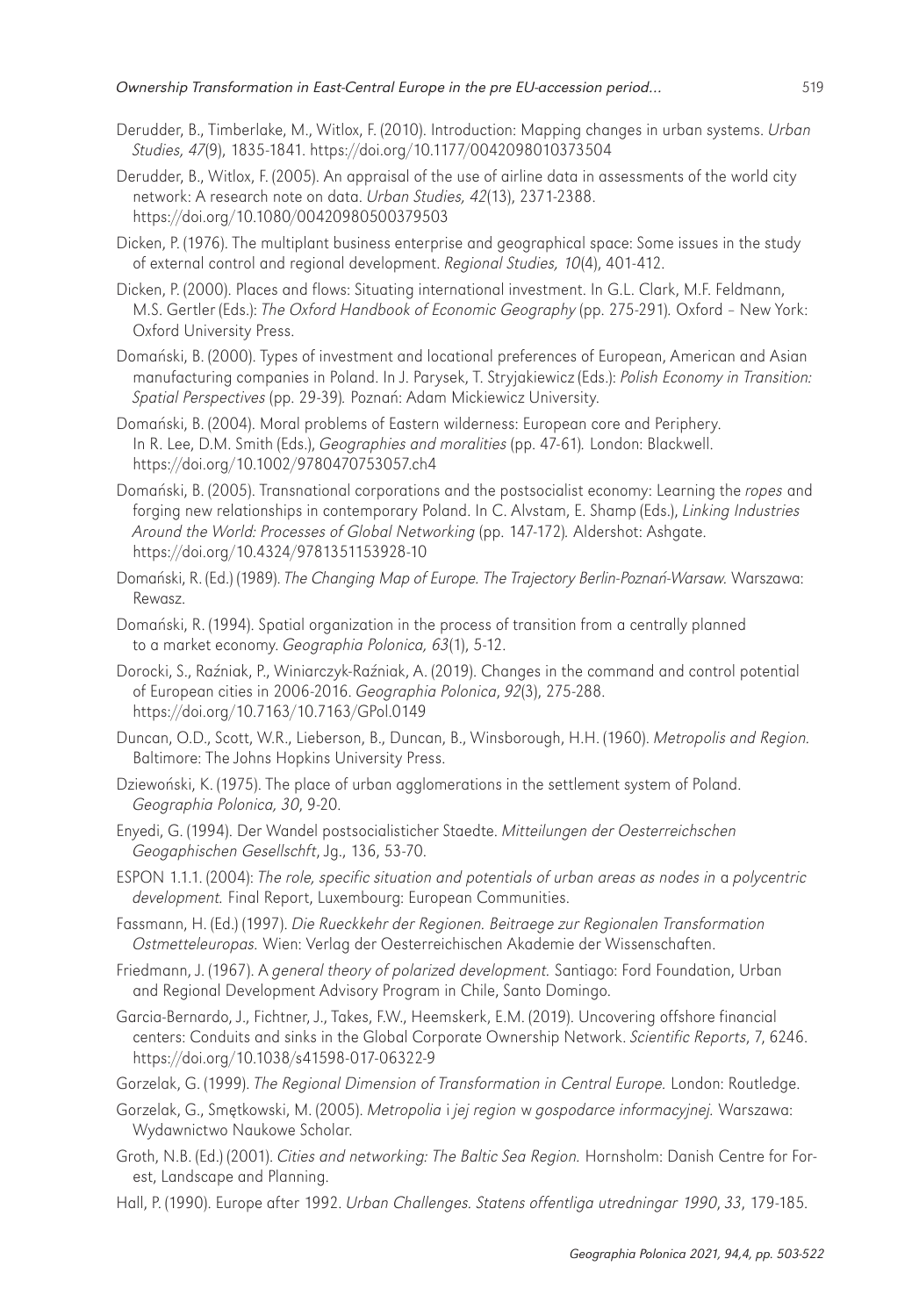- Hall, P. (1993). Forces shaping urban Europe. Urban Studies, 30(6), 883-898. https://doi.org/10.1080/00420989320080831
- Hirschman, A.O. (1958). The Strategy of Economic Development. New Haven: Yale University Press.
- Kołodko, G. (2000). From shock to therapy: The political economy of post-socialist transformation. Oxford: Oxford University Press.
- Komornicki, T., Siłka, P. (Eds.). (2011). Functional linkages between Polish Metropolises. Warsaw: Committee on Spatial Economy and Regional Planning, Polish Academy of Sciences.
- Korcelli, P. (1990). Eastern-central Europe. Urban Challenges. Statens offentliga utredningar 1990, 33, 159-177.
- Korcelli-Olejniczak, E. (2004). Funkcje metropolitalne Warszawy i Berlina w latach 1990-2002. Współzależność pozycji w systemie miast Europy Środkowej. Warszawa: Instytut Geografii i Przestrzennego Zagospodarowania PAN.
- Korcelli-Olejniczak, E. (2012). Marked by dynamics: Berlin and Warsaw in the process of functional change. In B. Derudder, M. Hoyler, R. Taylor, F. Witlox, (Eds.), International Handbook of Globalization and World Cities (pp. 517-529). Cheltenham: Edward Elgar.
- Korcelli, P., Korcelli-Olejniczak, E. (2015). Metropolitan transition in East-Central Europe. Mitteilungen der Oesterreichischen Geographischen Gesellschaft, 157 Jg., 29-49.
- Kornai, J. (2006). The great transformation of Central Eastern Europe. Economics of Transition, 14(2), 207-244.
- Laulajainen, R. (2003). Financial geography. A banker's view. London: Routledge. https://doi.org/10.4324/9780203987346
- Lichtenberger, E. (1994). Das metropolitane Zeitalter in Europa in West und Ost, Mitteilungen der Oesterreichischen Geographischen Gesellschaft, 136 Jg., 8-36.
- Matthiessen, Ch.W., Schwarz, A.W., Find, S. (2010). World cities of scientific knowledge: Systems, networks and potential dynamics. An analysis based on bibliometric indicators. Urban Studies, 47(9), 1861-1897.
- Musil, J. (1993). Changing urban systems in post-communist societies in Central Europe: Analysis and prediction. Urban Studies, 30(6), 889-905. https://doi.org/10.1080/00420989320080841
- Myrdal, G. (1957). Economic theory and under-developed regions. London: Gerald Duckworth.
- Pain, K. (2008). Examining 'core-periphery' relationships in a global city region: The case of London and South East England. Regional Studies, 42(8), 1161-1172. https://doi.org/10.1080/00343400701808857
- Pereira, R.A.O., Derudder, B. (2010). Determinants of dynamics in the world city network, 2000-2004. Urban Studies, 47(9), 1949-1967. https://doi.org/10.1177/0042098010372678
- Pflieger, G., Rozenblat, C. (2010). Introduction. Urban networks and urban theory: The city as a connector of multiple networks. Urban Studies, 47(13), 2723-2735. https://doi.org/10.1177/0042098010377368
- Phelps, N.A. (2008). Cluster or capture? Manufacturing foreign direct investments, external economies and agglomeration. Regional Studies, 42(4), 457-473. https://doi.org/10.1080/00343400701543256
- Philbrick, A.K. (1957). Areal functional organization in regional geography. Papers and Proceedings of the Regional Science Association, 3, 87-98. https://doi.org/10.1111/j.1435-5597.1957.tb01589.x
- Pinto, B., Belka, M., Krajewski, S., Shleifer, A. (1993). Transforming state enterprises in Poland: Evidence on adjustment of manufacturing firms. Brookings Papers on Economic Activity, 1, 213-270. https://doi.org/10.2307/2534605
- Pred, A. (1975). On the spatial structure of organizations and the complexity of inter-metropolitan interdependence. Papers, the Regional Science Association, 35, 115-142. https://doi.org/10.1007/BF01947472
- Pumain, D. (2000). Settlement systems in the evolution. Geografiska Annaler, 82(2), 73-87. <https://doi.org/10.1111/j.0435-3684.2000.00075.x>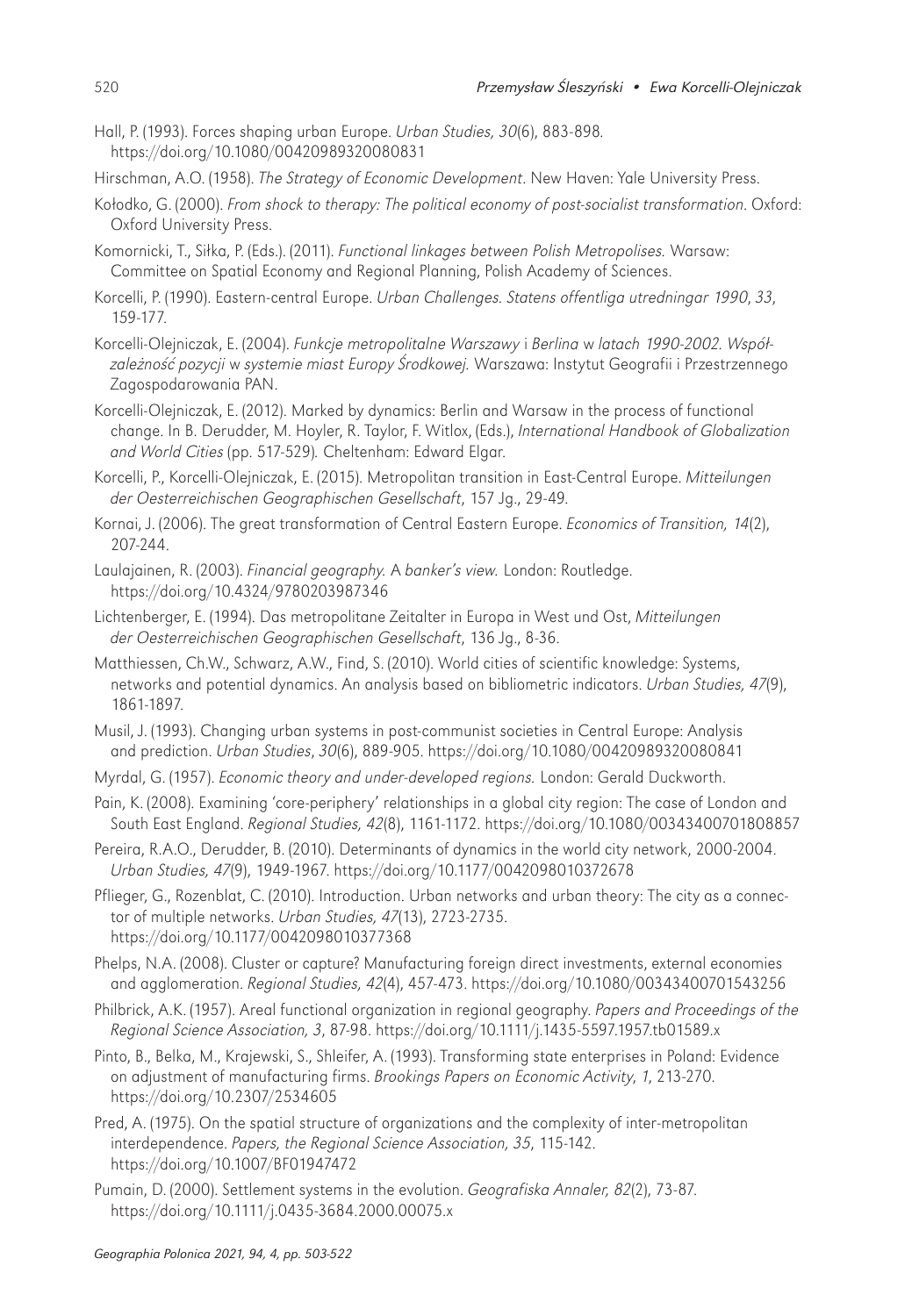- Rachwał, T. (2015). Structural changes in Polish industry after 1989. Geographia Polonica, 88(4), 575-605. https://doi.org/10.7163/gpol.0035
- Reiner, T.A., Parr, J.B. (1980). A note on the dimensions of national settlement pattern. Urban Studies, 17(2), 223-230. https://doi.org/10.1080/00420988020080381
- Richardson, H.W. (1980). Polarization reversal in developing countries. Papers of the Regional Science Association, 45, 67-85. https://doi.org/10.1007/BF01934655
- Rogacki, H. (1996). Large industrial enterprises in Poland: Changes in the regional pattern. Quaestiones Geographicae, 25, 53-59.
- Rozenblat, C. (2010). Opening the black box of agglomeration economies for measuring cities' competitiveness through international firm networks. Urban Studies, 47(13), 2841-2865. https://doi.org/10.1177/0042098010377369
- Rozenblat, C., Cicille, P. (2003). Die Staedte Europas. Ein vergleichende Analyse. Forschungen, Heft 115, Bonn: Bundesamt fuer Bauwesen und Raumordnung.
- Rozenblat, C., Pumain, D. (1993). The location of multinational firms in the European urban system. Urban Studies, 30(10), 1691-1709. https://doi.org/10.1080/00420989320081671
- Rykiel, Z. (1995). Polish core and periphery under economic transformation. Geographia Polonica, 66, 111-124.
- Shatz, H.J., Vanables, A.J. (2000). The geography of international investment. In G.L. Clark, M.P. Feldman, M.S. Gertler (Eds.), The Oxford Handbook of Economic Geography (pp. 125-145). Oxford – New York: Oxford University Press.
- Smętkowski, M. (2015). The impact of the economic crisis on the metropolisation process in the capital cities of CEE countries. Studia Regionalne i Lokalne, 2(60), 32-52.
- Szejgiec, B., Komornicki, T. (2015). Spatial diffentiation of Polish export linkages. Geographia Polonica, 88(1), 173-178. https://doi.org/10.7163/GPol.0011
- Śleszyński, P. (2002). Struktura i rozmieszczenie ośrodków zarządzania w polskiej gospodarce w 2000 r. Przegląd Geograficzny, 65(2), 199-228.
- Śleszynski, P. (2014). Headquarters of large enterprises in the spatial structure of major Polish cities. Prace Komisji Geografii Przemysłu PTG, 25, 178-193. https://doi.org/10.24917/20801653.25.10
- Śleszyński, P. (2015). Economic control functions in Poland in 2013. Geographia Polonica, 88(4), 701-708. http://dx.doi.org/10.7163/GPol.0041
- Taylor, P.J. (2001). Specification of the World City Network. Geographical Analysis, 33(2), 181-194. https://doi.org/10.1111/j.1538-4632.2001.tb00443.x
- Taylor, P.J. (2004). World city network: A global urban analysis. London: Routledge.
- Taylor, P.J. (2009). Urban economics in thrall to Christaller: A misguided search for city hierarchies in external urban relations. Environment and Planning A, 41(1), 2550-2555. https://doi.org/10.1068/a42235
- Taylor, P.J., Aranya, R. (2008). A global 'urban roller coaster'? Connectivity changes in the world city network, 2000-2004. Regional Studies, 42(1), 1-16. https://doi.org/10.1080/00343400601145202
- Taylor, P.J., Hoyler, M., Verbruggen, R. (2010). External urban relational process: Introducing central flow theory to complement central place theory. Urban Studies, 47(13), 2803-2818. https://doi.org/10.1177/0042098010377367
- Taylor, Z., Ciechański, A. (2015). Control functions within large cities and foreign direct investment in the transport sector: Empirical evidence from Poland. Geographia Polonica, 88(4), 557-593. https://doi.org/10.7163/gpol.0034
- Tonts, M., Taylor, M. (2010). Corporate location, concentration and performance: Large company headquarters in the Australian urban system. Urban Studies, 47(12), 2641-2664. <https://doi.org/10.1177/0042098009359029>